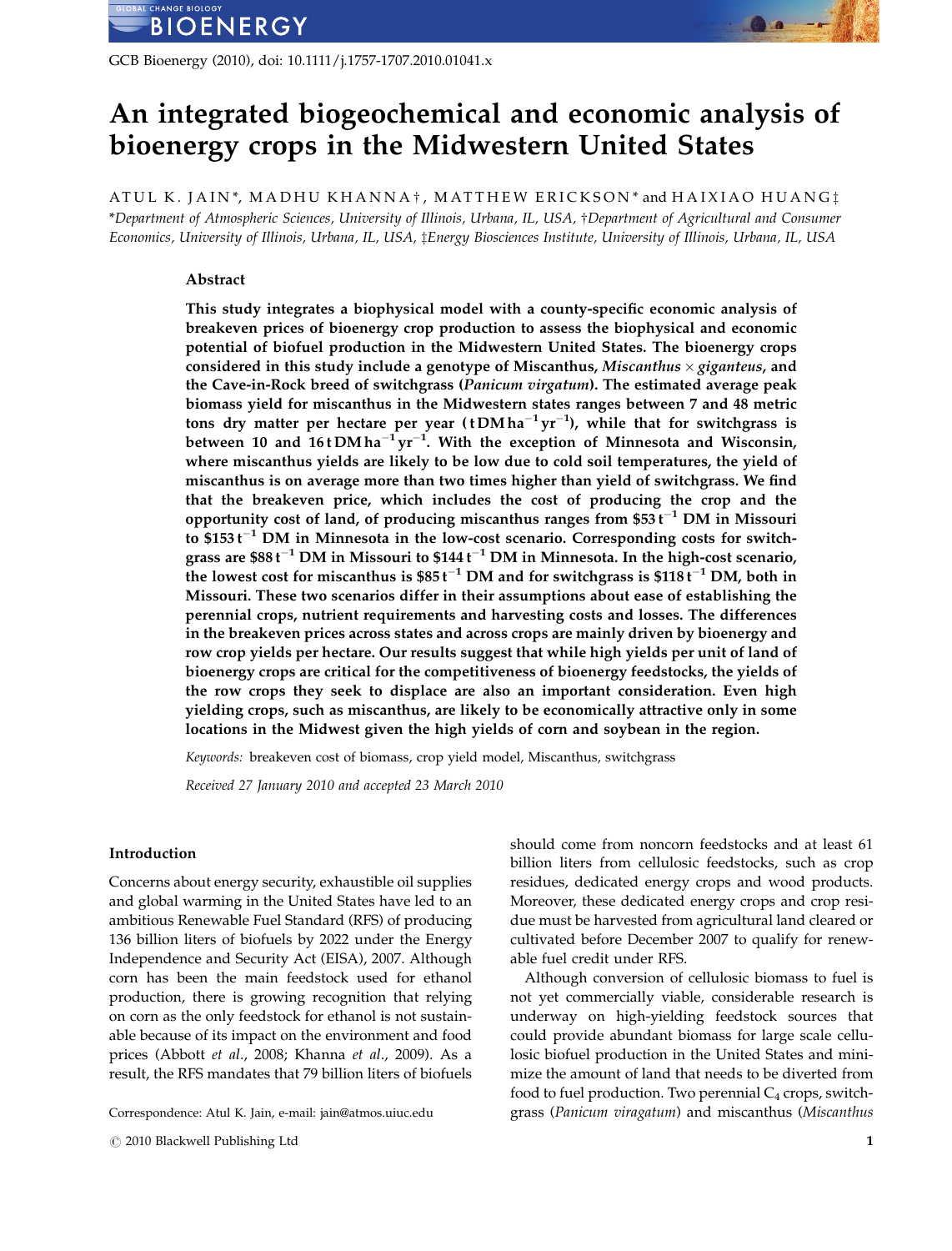$\times$  giganteus), have been identified as among the best choices for low-input and high dry matter yield per hectare in the United States and Europe (Lewandowski et al., 2003; Gunderson et al., 2008; Heaton et al., 2008). There has been field research on switchgrass in the United States since 1991 (McLaughlin & Kszos, 2005). Research on miscanthus in the United States, on the other hand, was initiated in 2002 following the establishment of field trials of miscanthus and switchgrass at the University of Illinois Agricultural Research and Education Centers (Heaton et al., 2008).

Switchgrass is a warm season perennial grass native to North America that has historically been used as forage. The Cave-in-Rock Switchgrass cultivar (hereinafter referred to as switchgrass) studied here is an upland variety that originated in Southern Illinois with excellent potential in the northern states of the United States (Lewandowski et al., 2003). [Cave-in-Rock is more cold tolerant and suited for the Midwest than the more high yielding lowland varieties like Alamo (T. Voigt, personal communication, University of Illinois, Urbana-Champaign)] Miscanthus is a perennial rhizomatous grass; the miscanthus variety being evaluated here as a feedstock for biofuels is the sterile hybrid genotype Miscanthus  $\times$  giganteus (hereinafter referred to as miscanthus). It has been studied extensively through field trials in several European countries but is nonnative to the United States. [Miscanthus  $\times$ giganteus is a cross between two species and has three sets of chromosomes instead of the normal two. This prevents the normal pairing of chromosomes needed to form fertile pollen and ovules and makes it sterile. It has been grown in the European Union on a very large scale for over 20 years with no evidence of becoming invasive (for more details, see Long et al., 2007).] The majority of growth for switchgrass occurs during the warm summer months June to August, whereas miscanthus biomass accumulation normally peaks between August and October. These grasses have high efficiency of converting solar radiation to biomass and in using nutrients and water, and have good pest and disease resistance (Semere & Slater, 2007; Clifton-Brown et al., 2008). Field trials indicate that miscanthus has relatively high yields in the US Midwest, more than twice those of switchgrass and higher than miscanthus yields observed in Europe (Heaton et al., 2008; Miguez et al., 2008).

While these perennial grasses have great biophysical potential to help meet future energy needs, the extent to which this potential can be realized will depend on the economic viability of converting existing cropland to produce these crops, as required by the RFS. Farmers will produce these crops only if they can receive an economic return that is at least equivalent to net returns from the most profitable conventional crops. The economic viability of bioenergy crops is likely to differ across locations due to variations in yields, which depend on location specific climatic and biogeochemical conditions, costs of production, and the opportunity costs of land.

This paper examines the biophysical and economic potential of producing bioenergy crops (switchgrass and miscanthus) and the determinants of spatial variability in this potential in the Midwestern US (Iowa, Illinois, Indiana, Michigan, Minnesota, Missouri, Ohio, Wisconsin). This research is interdisciplinary and requires linking biogeochemical models that can simulate energy crop yields with economic decision models that reflect the incentives of landowners to adopt crops that lead to the highest return to the land. Biophysical model simulations are conducted at  $0.1^{\circ}$  scale, using the Integrated Science Assessment Model (ISAM), and then aggregated to a county level to obtain average yields at the county level for each of these energy crops. These yields are used to calculate the county-specific costs of production and the breakeven price of producing bioenergy crops. This study seeks to advance our understanding of the spatial and temporal dynamics of bioenergy crop yields together with the spatial variability in the breakeven farm-gate price of bioenergy crops across the Midwestern United States.

Few crop productivity modeling studies have estimated the yields for miscanthus and switchgrass. The MISCANMOD has been used in conjunction with a GIS to calculate yields of miscanthus across Europe (Clifton-Brown et al., 2004). The ALMANAC model (Kiniry et al., 1992) is a general crop growth model that has been used in several site-specific studies to estimate the yields of switchgrass (Kiniry et al., 1996, 2005; McLaughlin et al., 2006), but is primarily a single-point model. More recently, Gunderson et al. (2008) used results from various switchgrass growth studies across the United States to statistically estimate the potential for switchgrass production.

Many studies have developed estimates of the costs of producing switchgrass at specific locations in the United States under given assumptions about the yield potential of the crop, such as Iowa (Duffy, 2007), Arkansas (Popp, 2007), Tennessee (Mooney et al., 2009; Epplin et al., 2007) and Indiana (Brechbill et al., 2008). Others report yield and cost data obtained from field experiments in regions, such as Iowa (Hallam et al., 2001), the northern plain states (Perrin et al., 2008), Oklahoma (Haque et al., 2008) and Wisconsin (Vadas et al., 2008). [The assumed switchgrass yield in these studies varies between 9.0 (Duffy, 2007) and 12.3 metric tons dry matter per hectare (t DM ha $^{-1}$ ) (Epplin et al., 2007) whereas the observed yields in field trials range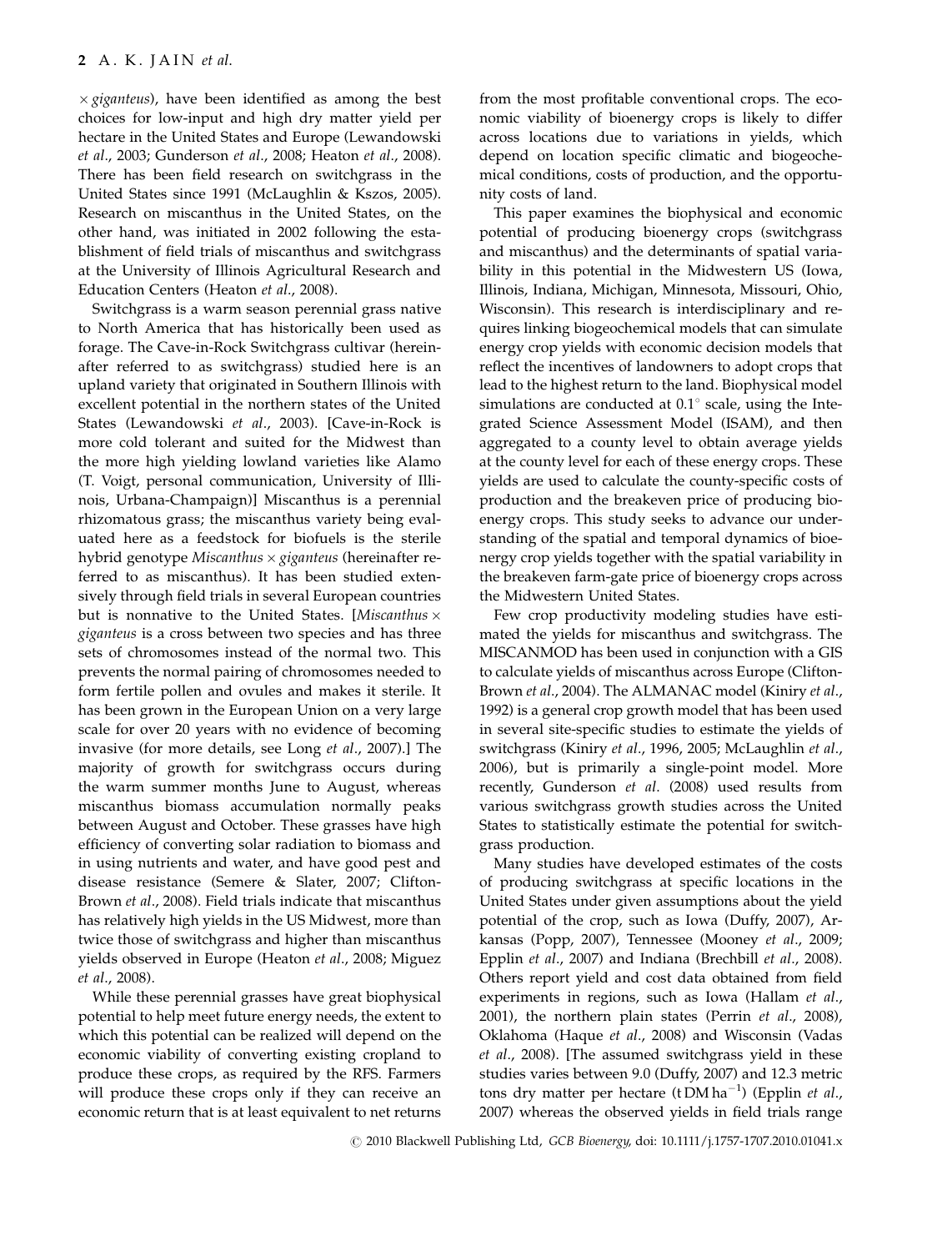widely from  $5t$  DM ha<sup>-1</sup> in the Upper Plain states (Perrin *et al.*, 2008) to 28 t DM ha<sup>-1</sup> in Mississippi (Busby et al., 2007). The reported farm-gate costs of switchgrass production also vary significantly from study to study with  $$90.7 t^{-1}$  DM in Duffy (2007) being the highest and  $$38.9\text{ t}^{-1}$  DM in Hallam *et al.* (2001) being the lowest. A few studies have compared the costs of growing switchgrass with other potential cellulosic feedstocks including other herbaceous crops (Hallam et al., 2001), willow and poplar (Turhollow, 2000; Ugarte et al., 2003) and short rotation woody crop (Downing & Graham, 1996), and found these costs to be lower. Busby et al. (2007) compare the costs of growing miscanthus and switchgrass in Mississippi and Oklahoma using data from field trials and find that while the former has a yield and cost advantage in Oklahoma, the latter has an advantage in Mississippi. Khanna et al. (2008) compare the costs of producing switchgrass and miscanthus and their spatial variability across counties in Illinois and find that miscanthus has a consistent cost advantage over switchgrass across Illinois. James et al. (2010) compare the breakeven prices of several herbaceous and woody biomass crops, including switchgrass and miscanthus in Michigan.

This paper builds upon and extends the approaches of previous studies. While we use a similar crop growth modeling approach, we calibrate and evaluate model parameters using observed field data for miscanthus and switchgrass from experimental trials in Illinois. Following calibration and validation, we use this model in combination with measured climate and solar radiation data to predict the potential yields and breakeven prices for miscanthus and switchgrass for a larger geographical area and to provide insights on the factors influencing the spatial variability in these costs across counties in the Midwestern United States.

#### Models and methods

#### Crop growth model description

The annual peak dry matter yields  $(Y_p)$  of miscanthus and switchgrass for each  $0.1^{\circ} \times 0.1^{\circ}$  grid cell in the United States. Midwestern region are calculated using equations based on the principal developed by Monteith (1977) and used by Clifton-Brown et al. (2000, 2004) to estimate the yield of miscanthus for Ireland:

$$
Y_p = S_t \varepsilon_i \varepsilon_c,\tag{1}
$$

where  $S_t$  is the integral of incident solar radiation (MJ m<sup>-2</sup>);  $\varepsilon$ <sub>i</sub> is the efficiency with which the radiation is intercepted by crop canopy, which is defined as a function of radiation extinction coefficient and leaf area index (LAI) (Clifton-Brown et al., 2000).

$$
\varepsilon_{\rm i} = 1 - e^{-k^* \text{LAI}},\tag{2}
$$

and  $\varepsilon_c$  is the efficiency with which the intercepted radiation is converted into biomass energy. The model is used to calculate the yields across the Midwestern region of the United States under both limiting and nonlimiting water resources. The soil water balance between daily rainfall and potential and actual evaporations are calculated using climatic water budget model of Pastor & Post (1985) as implemented by Jain & Yang (2005). The soil hydraulic characteristics for the soil moisture function and the water balance calculations are derived from soil depth and texture information for each FAO soil type (Zobler, 1986, 1999) and relationships between soil texture and water content at the critical pressure (Rawls et al., 1982).

## Model input

The  $Y_p$  equation described above is calibrated using observed yields of miscanthus and switchgrass from data collected in 2005 and 2006 crop years from the experimental field trial site located at the University of Illinois Agriculture Research and Education Centers (UIAREC), Urbana, IL site. The model was evaluated for six UIAREC sites across Illinois: DeKalb, Havana, Orr, Brownstown, Fairfield and Dixon Springs. The field trials for DeKalb, Urbana and Dixon Springs were established in year 2002 (Heaton et al., 2008) and for the other sites in year 2004. The data for the Urbana site is available starting 2003, DeKalb and Dixon Springs starting 2005, and for the rest of the sites starting 2006. The seven field sites used in this study are located in North, Central and Southern Illinois, spanning almost  $5^{\circ}$  of latitudes, about  $5^{\circ}$ C variation in mean temperature and a range of soils. Although the data are from Illinois, they are applicable to most of the Midwestern United States, given the similarity of cropland and cropping systems in this region (Heaton et al., 2008). Measures of canopy light interception, leaf area index, intercepted photosynthetic active radiation (PAR), and aboveground biomass are used to calibrate the model as discussed next.

The daily temperature and precipitation data for the years 2000 through 2007 at  $0.1^{\circ} \times 0.1^{\circ}$  are generated from a monthly  $4 \text{ km} \times 4 \text{ km}$  resolution grid climate dataset from the PRISM Group continental US analysis (PRISM Group, 2009). Monthly solar radiation is obtained by interpolating point measurements from the US National Solar Radiation Database over 1961–2005 (NREL, 1995, 2007). The daily values for temperature and precipitation are calculated using a climate generator built on MODAWEC (Liu et al., 2009), where monthly precipitation, maximum and minimum tem-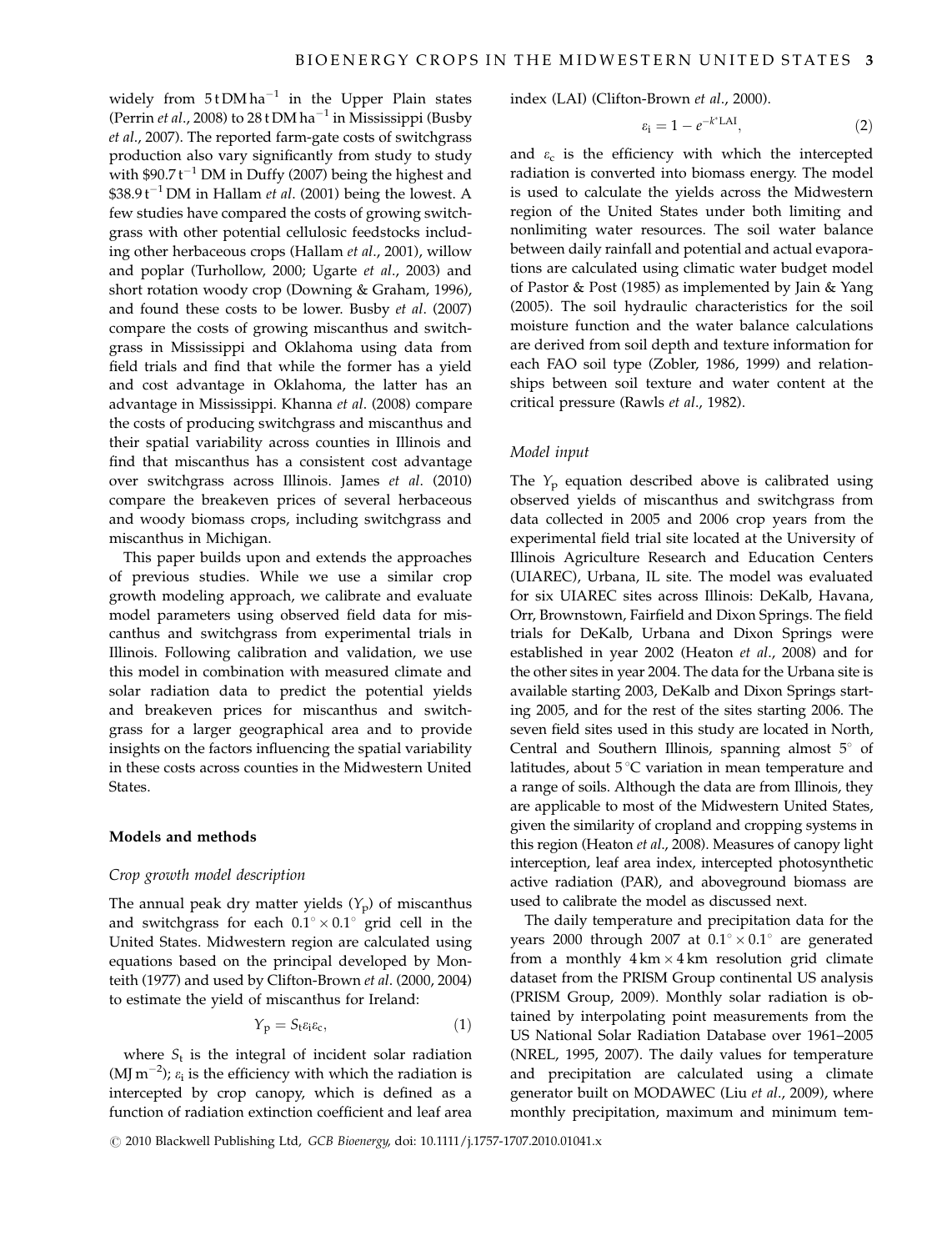perature, and wet days data are used as an input. Lastly, daily solar radiation is calculated using the WXGEN weather generator implemented in the EPIC productivity model (Sharpley & Williams, 1990).

As shown by Clifton-Brown & Lewandowski (2000), miscanthus rhizomes are killed in laboratory freezing tests in which the specimen is kept at  $-3$  °C for 3 h. The same study also reports the cold effect on the miscanthus yield for four different sites, showing that miscanthus rhizome dies when temperature reaches on average about  $-3$  °C. To account for this, we used data from the NASA Global Land Data Assimilation System (Rodell et al., 2004) to modify miscanthus yields to zero at grid points where the 6 h average soil temperature over the period of 2002–2007 in the 4.5–9 cm soil layer reaches  $-3$  °C. In the case of switchgrass, Nobumasa et al. (2002) find that switchgrass rhizomes die if chilled down to  $-20$  °C. These soil temperatures are not seen in the study region, so we do not account for this effect for switchgrass. Since there are no field trials in the United States high latitudes where the soil temperature could routinely reach this critical temperature, we have estimated yields for with and without cold effect (see 'Model estimated yield for biofuel crops for the US Midwest region').

# Model calibration and evaluation

Following the method of Clifton-Brown et al. (2000) and using the data discussed above, four model parameters are calibrated. First, we calibrated thermal leaf area coefficient (thc) by regression of LAI on accumulated degree days above base temperature  $(DD_{TB})$  (i.e.,  $LAI =$  $\mathit{thc}\times\mathit{DD}_{\mathit{TB}}$ ). The  $\mathit{DD}_{\mathit{TB}}$  is calculated with daily minimum and maximum air temperatures. Based on the correlation between LAI and  $DD_{TB}$  for different base temperature, we find the highest correlation coefficient of  $r^2 = 0.90$ with a base temperature of 12 °C for miscanthus and  $r^2$  = 0.91 with a base temperature of 10 °C for switchgrass (Table 1). Using these  $DD_{TB}$ , the regression values of thc coefficients are found to be 0.0192 for miscanthus and 0.0127 for switchgrass (Fig. 1a and 1c and Table 1).

Table 1 Crop growth model parameters for miscanthus and switchgrass that were calibrated using the measured data

| Parameter                                        | Miscanthus | Switchgrass |
|--------------------------------------------------|------------|-------------|
| Base temperature $(^{\circ}C)$                   | 12         | 10          |
| Thermal leaf area coefficient<br>(unitless)      | 0.019      | 0.013       |
| Light extinction coefficient<br>(unitless)       | 0.57       | 0.44        |
| Radiation use efficiency $(gM)^{-1}$<br>$PAR_i)$ | 3.4        | 1.7         |

Second, the radiation extinction coefficient  $k$  is calculated using the relationship between LAI and radiation intercepted coefficient  $(\varepsilon_i)$  [Eqn (2)]. The calculated k for switchgrass and miscanthus is 0.44 and 0.57, respectively (Table 1). As shown in Fig. 1b and e, an LAI of about 5 for switchgrass and 4 for miscanthus is sufficient to intercept about 90% of the incident radiation.

Third, the radiation use efficiency  $(\varepsilon_c)$  is estimated from the regression of the aboveground dry matter on intercepted radiation (Fig. 1c and f). The estimated  $\varepsilon_c$  for switchgrass and miscanthus is 1.7 and  $3.4 \text{ g} \text{MI}^{-1}$  of intercepted PAR (PAR<sub>i</sub>), respectively (Table 1).

Fourth, thermal time to maturity is calculated by establishing a relationship between latitude and peak biomass. At the Urbana site, with latitude of  $40.11^{\circ}N$ , the thermal time for miscanthus was determined to be 1260  $DD_{TB}$ , with switchgrass requiring 1320  $DD_{TB}$  to reach maturity.

Finally, the length of growing season is determined by the number of days between the last spring air frost and the first autumn air frost. The air frost threshold temperature is assumed to be  $0^{\circ}C$ .

Overall, the model was able to replicate the observed peak yields of switchgrass and miscanthus for the calibration and evaluation sites in Illinois. Considering all six evaluation sites, modeled miscanthus yields were approximately 12% higher, and switchgrass yields were 4% higher than the observed data (see Fig. 2). Average observed peak yields were 37.2 metric tons of dry matter per hectare per year  $(tDM ha^{-1}yr^{-1})$ for miscanthus and 14.7 t DM ha<sup>-1</sup> yr<sup>-1</sup> for switchgrass, whereas average modeled yields were  $42.5$  t DM ha<sup>-1</sup>  $yr^{-1}$  for miscanthus and 15.3 t DM ha<sup>-1</sup> for switchgrass.

The modeled yields of miscanthus at DeKalb, Urbana and Fairfield are found to be in close agreement with the observed data, with differences being  $\langle 2\% \rangle$ ; whereas the modeled yields for switchgrass are in close agreement with observations at the DeKalb, Urbana and Orr sites, with the difference at these sites being  $\langle 2\% \rangle$ . However, we found large differences in calculated (43 t DM ha<sup>-1</sup>) and observed  $(17t$  DM ha<sup>-1</sup>) yield for miscanthus at the Brownstown site; the model yields overestimated observed yields by 60%. This can be attributed to poor soil conditions at the site, causing very low observed yields in every year of sample data (F. Dohleman, personal communication). If we exclude the Brownstown site for calculation of average error in miscanthus production, the average error in miscanthus estimation drops to 4%. The largest percentage difference (12%) for switchgrass was found at Brownstown as well. However, the difference between measured and modeled yields is not as large as for miscanthus, suggesting that the poor soil quality effect is greater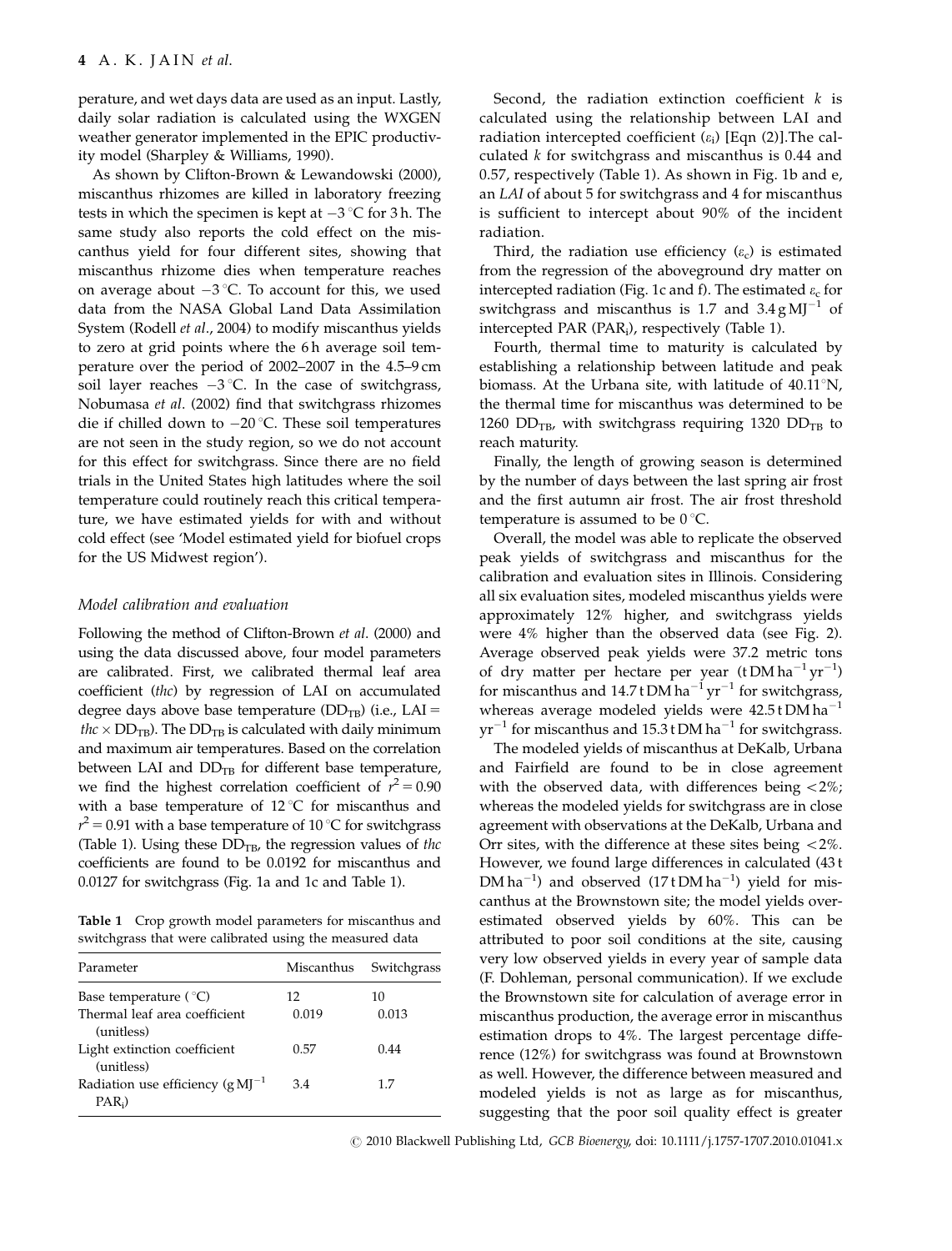

Fig. 1 Relationship between (a and d) leaf area index (LAI) and above 10 °C for switchgrass and 12 °C for miscanthus (DD<sub>TB</sub>), (b and e) intercepted light and LAI, and (c and f) above ground peak yield and intercepted photosynthetic active radiation (PAR). The left panel represents the relationships for switchgrass and the right panel for miscanthus. These relationships are derived using data collected in years 2005 and 2006 from the experimental field trial site located at the University of Illinois Agriculture Research and Education Centers (UIAREC), Urbana, IL site.



Fig. 2 Comparison of model estimated yields for miscanthus and switchgrass with observation data collected at six UIAREC sites across Illinois: DeKalb, Havana, Orr, Brownstown, Fairfield and Dixon Springs, as well as average for all sites. The value for Urbana is averaged for the period 2005–2006 and for the rest of the sites the values are averaged for the period 2006–2007.

for miscanthus than for switchgrass, which our model is not able to capture.

We also compare our model estimated yields of switchgrass with those observed at two other sites in

the Midwest. Casler & Boe (2003) estimate Cave-in-Rock switchgrass yield at a site in Arlington, WI (lat. 43.33°, long.  $-89.38^{\circ}$ ) to be 13.3 t DM ha<sup>-1</sup>. Lemus *et al*. (2002) report Cave-in-Rock switchgrass yield of 12.5 t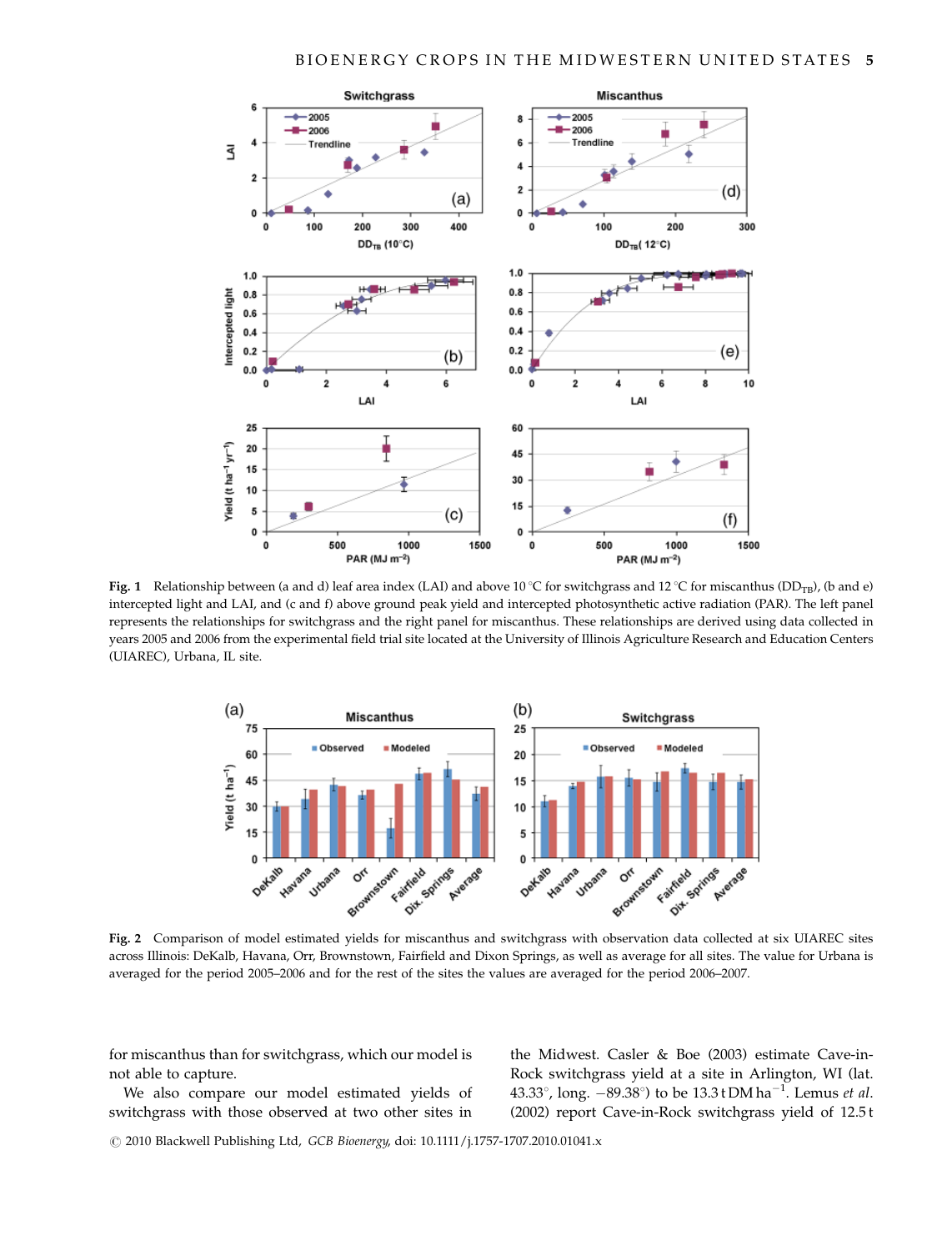$DM ha^{-1}vr^{-1}$  at the McNay Farm, IA (lat. 40.97°, long.  $-93.43^{\circ}$ ). Both studies reported the measured yield in the third year after planting. Our model estimated yield at both sites is  $13.4 \text{ tDM} \, \text{ha}^{-1} \, \text{yr}^{-1}$ , which is in close agreement with the observed yields.

# Agronomic and economic data

We develop county-specific enterprise budgets of the costs of production of switchgrass and miscanthus over their lifetime for each of the Midwestern states. Switchgrass stands can live for 15–20 years in a native state, but in cultivated conditions the US Department of Energy is estimating stand-life at 10 years ([http://southwestfarmpress.com/energy/121107-switch](http://southwestfarmpress.com/energy/121107-switchgrass-challenges/) [grass-challenges/, http://www.osti.gov/bridge/servlets/](http://www.osti.gov/bridge/servlets/purl/771591-9J657S/webviewable/771591.pdf) [purl/771591-9J657S/webviewable/771591.pdf\). A 10](http://www.osti.gov/bridge/servlets/purl/771591-9J657S/webviewable/771591.pdf) [year life span is also commonly assumed for analyzing](http://www.osti.gov/bridge/servlets/purl/771591-9J657S/webviewable/771591.pdf) [the costs of production of switchgrass \(see Qin](http://www.osti.gov/bridge/servlets/purl/771591-9J657S/webviewable/771591.pdf) et al., [2006; Duffy, 2007; Brechbill](http://www.osti.gov/bridge/servlets/purl/771591-9J657S/webviewable/771591.pdf) et al., 2008; Perrin et al., 2008; Mooney et al[., 2009\). Miscanthus is also a long-lived](http://www.osti.gov/bridge/servlets/purl/771591-9J657S/webviewable/771591.pdf) [grass with the oldest plantation being an 18-year-old](http://www.osti.gov/bridge/servlets/purl/771591-9J657S/webviewable/771591.pdf) [stand in Denmark \(Lewandowski](http://www.osti.gov/bridge/servlets/purl/771591-9J657S/webviewable/771591.pdf) et al., 2003). Field [experiments provide evidence of long term productiv](http://www.osti.gov/bridge/servlets/purl/771591-9J657S/webviewable/771591.pdf)[ity of 14–16-year-old miscanthus stands in Europe](http://www.osti.gov/bridge/servlets/purl/771591-9J657S/webviewable/771591.pdf) (Hansen et al[., 2004; Clifton-Brown](http://www.osti.gov/bridge/servlets/purl/771591-9J657S/webviewable/771591.pdf) et al., 2007; Christian et al[., 2008\). In the United States, the oldest miscanthus](http://www.osti.gov/bridge/servlets/purl/771591-9J657S/webviewable/771591.pdf) [stands include those growing at the University of](http://www.osti.gov/bridge/servlets/purl/771591-9J657S/webviewable/771591.pdf) [Illinois Landscape Horticulture Research Center since](http://www.osti.gov/bridge/servlets/purl/771591-9J657S/webviewable/771591.pdf) [1988 and at the Chicago Botanic Garden since 1970](http://www.osti.gov/bridge/servlets/purl/771591-9J657S/webviewable/771591.pdf) (Heaton et al[., 2008\). We assume a life span of 10 years](http://www.osti.gov/bridge/servlets/purl/771591-9J657S/webviewable/771591.pdf) [for switchgrass and 15 years for miscanthus for our](http://www.osti.gov/bridge/servlets/purl/771591-9J657S/webviewable/771591.pdf) [economic analysis and examine the sensitivity of our](http://www.osti.gov/bridge/servlets/purl/771591-9J657S/webviewable/771591.pdf) [costs of production to a shorter life span of 10 years for](http://www.osti.gov/bridge/servlets/purl/771591-9J657S/webviewable/771591.pdf) [miscanthus.](http://www.osti.gov/bridge/servlets/purl/771591-9J657S/webviewable/771591.pdf)

Both costs and yields of biomass during the establishment years differ from those over the remaining lifetime of these crops. To compare costs of production at different points in time over the life of the crop, and across crops with different lifetimes, we first calculate the present discounted value  $\sum_{i=0}^{T} \frac{C_i}{(1+d)^i}$  of the sequence of annual costs,  $C_t$ , over the life of each crop using a discount rate of 4%. We similarly calculate the present value of yields, given the sequence of annual yields over the life of the crop,  $\sum_{t=0}^{T} \frac{Y_t}{(1+d)^t}$  using the same discount rate as above. Note that  $Y_t$  is yield after losses during harvesting and storage in year  $t$  and we refer to the annualized yields after losses during harvesting and storage as yield at farm-gate. The breakeven farm-gate price  $P_B$  (\$t<sup>-1</sup> DM) for each crop is the minimum price per dry metric ton of the bioenergy crop that a cropland owner would need to receive each year to cover all the costs of production over the life of the crop. This price would result in the present value of revenues from

the crop being just equal to the PV of costs of producing it over its life as follows:

$$
P_{\rm B} \left[ \sum_{t=0}^{T} \frac{Y_t}{(1+d)^t} \right] = \sum_{t=0}^{T} \frac{C_t}{(1+d)^t}.
$$
 (3)

Thus,

$$
P_{\rm B} = \frac{\sum_{t=0}^{T} \frac{C_t}{(1+d)^t}}{\sum_{t=0}^{T} \frac{Y_t}{(1+d)^t}},\tag{4}
$$

where  $T$  is the life of the crop,  $C_t$  is the cost of the bioenergy crop per hectare in period  $t$ ,  $d$  is the discount rate and  $Y_t$  again is yield per hectare after harvesting and storage losses in year  $t$ .  $C_t$  includes the cost of producing the crop at time  $t$  ( $C_{pt}$ ) and opportunity cost of land  $(C_{Lt})$ , both measured in \$ha<sup>-1</sup>. We estimate  $C_{Lt}$ as follows:

$$
C_{Lt} = (P_{ct}^* Q_{ct} - C_{ct} + P_{st}^* Q_{st} - C_{st})/2, \tag{5}
$$

where  $P_{ct}$ ,  $Q_{ct}$  and  $C_{ct}$  are the price (\$t<sup>-1</sup>), yield (tha<sup>-1</sup>) and production cost of corn  $(\$ ha^{-1})$ , respectively, whereas  $P_{st}$ ,  $Q_{st}$  and  $C_{st}$  are the corresponding values for soybeans at time t.

The farm-gate production cost  $(C_{pt})$ , of switchgrass and miscanthus include (i) the cost of inputs, such as chemicals, fertilizers and seeds, (ii) the cost of field operations, such as planting and harvesting, and (iii) the costs of storage. Costs of production for each county are obtained using state-specific input prices and machinery costs for 2007. The per hectare costs of land, overhead (such as farm insurance and utilities), building repair and depreciation, and labor are not included in the costs of perennials or row crops since they are assumed to be the same for all crops and do not affect the relative profitability of alternative crops. Instead, these are included as the opportunity costs of using existing farmland, labor and capital to produce bioenergy crops.

The agronomic assumptions about the temporal pattern of crop yields, reseeding rates and input application rates are based on a review of existing agronomic and economic studies presented in Khanna et al. (2008, 2009) and supplemented with information in Brechbill et al. (2008) and Duffy (2007) and experimental field research conducted at UIAREC. Application rates are assumed to be the same across all states in the Midwestern US and are given in Table 2. Some input application rates are dependent on yield and thus their application rate per hectare varies across counties. Other input application rates per hectare do not vary across counties. In practice, fertilizer application rates, replanting probabilities, second-year yields and harvest losses may differ across locations. To allow flexibility in input requirements for these variables we consider two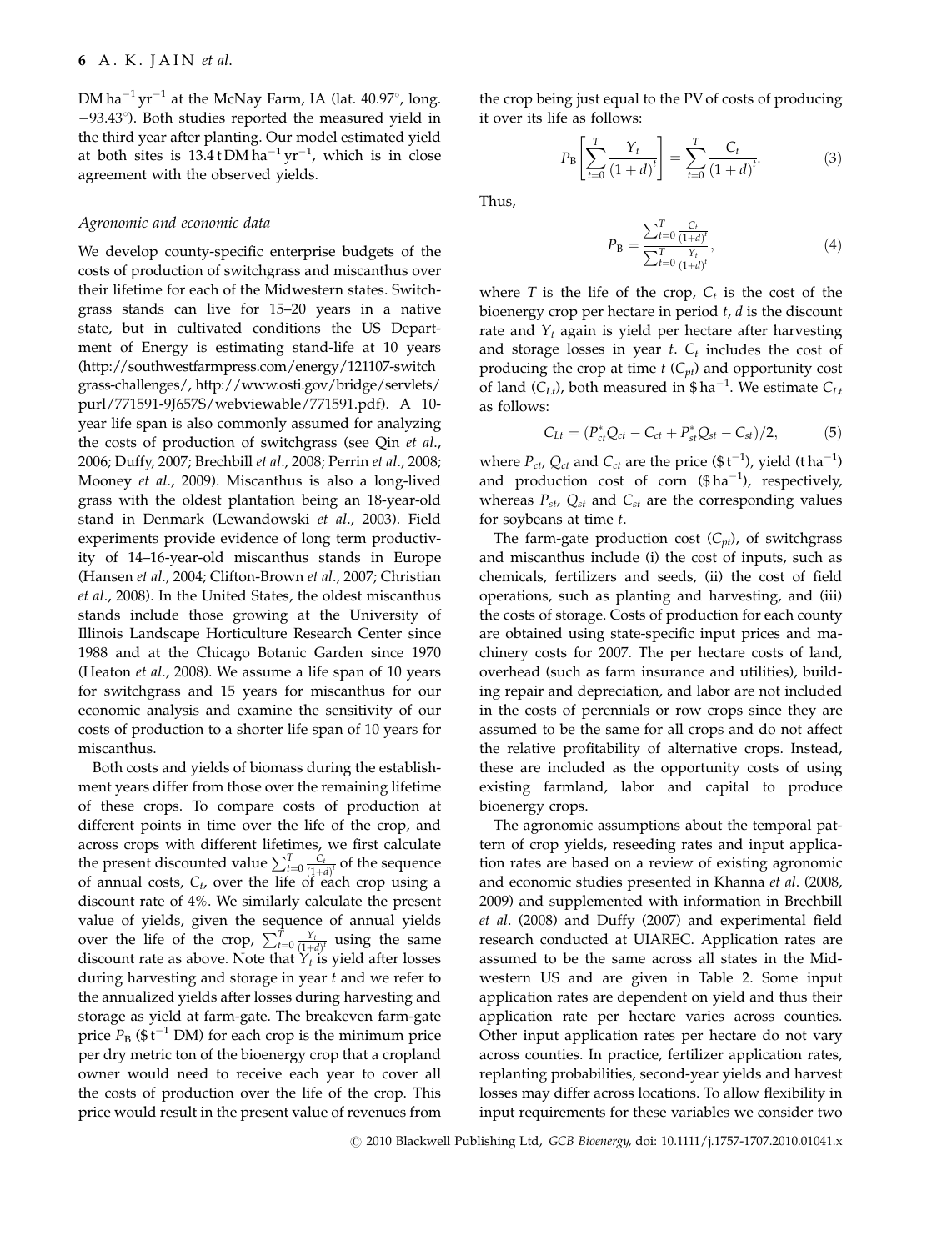|                                      | Miscanthus low-cost - high-cost scenarios | Switchgrass low-cost – high-cost scenarios |
|--------------------------------------|-------------------------------------------|--------------------------------------------|
|                                      | Establishment year                        |                                            |
| Planting density (rhizome $m^{-1}$ ) | 1                                         |                                            |
| Seeding rate $(kg ha^{-1})$          |                                           | $6.5 - 11$                                 |
| Planting time                        | March-April                               | February-March                             |
| Nitrogen $(kg ha^{-1})$              | $30 - 60$                                 | 0                                          |
| Phosphorus $(kg ha^{-1})$            | 7                                         | 33.7                                       |
| Potassium $(kg ha^{-1})$             | 100                                       | 44.9                                       |
| Lime $(tha^{-1})$                    | $2.3 - 4.5$                               | $0 - 6.7$                                  |
| Atrazine (Herbicide) $(L ha^{-1})$   | 3.5                                       | 3.5                                        |
| 2,4-D (Herbicide) $(L ha^{-1})$      | 1.8                                       | 1.8                                        |
|                                      | Postestablishment year                    |                                            |
| Replanting rate in year 2            | 15-50%                                    | 15-50%                                     |
| Nitrogen $(kg ha^{-1})$              | $25 - 50$                                 | $56 - 140$                                 |
| Phosphorus ( $kg ha^{-1}$ )          | 7                                         | $0.42 - 0.97*$                             |
| Potassium $(kg ha^{-1})$             | 100                                       | $9.47 - 11.40*$                            |
| Atrazine (Herbicide) $(L ha^{-1})$   | $\overline{0}$                            | $0 - 3.5$                                  |
| 2,4-D (Herbicide) $(L ha^{-1})$      | $\Omega$                                  | 1.8                                        |
| Percent of peak biomass yield        |                                           |                                            |
| Year $1 \ (\%)$                      | $\boldsymbol{0}$                          | $100 - 30$                                 |
| Year $2 \ (\%)$                      | $50 - 40$                                 | $100 - 67$                                 |
| Year 3 and after $(\%)$              | 100                                       | 100                                        |
| Yield loss $(\%)$                    | $20 - 40$                                 | 20                                         |
| Harvest timing                       | December or early Spring                  | After first frost                          |
| Moisture at harvest (%)              | 15                                        | 15                                         |
| Farm-gate yield $(t DM ha^{-1})$ *** | $19.2 - 14.1$                             | $9.4 - 8.4$                                |
| Life of crop (years)                 | 15                                        | 10                                         |

| Table 2<br>Agronomic assumptions for miscanthus and switchgrass production |  |  |  |  |  |
|----------------------------------------------------------------------------|--|--|--|--|--|
|----------------------------------------------------------------------------|--|--|--|--|--|

\*Application rate is measured in  $kg t^{-1}$  DM of biomass removed.

\*\*Assumptions about harvesting costs between the low cost and high cost scenarios are also different as explained in the text.

\*\*\*Farm-gate yield is defined as annualized yield after losses during harvesting and storage.

alternative scenarios, a low-cost and a high-cost scenario. The agronomic assumptions for these two scenarios are described in Table 2. The low-cost scenario considers a low fertilizer application rate, low replanting probability, high second-year yield and low harvest loss and economies of scale in harvesting costs whereas the high-cost scenario captures the opposite case of production. In particular, in the high-cost scenario we assume that the costs of baling per ton are the same for switchgrass and miscanthus; thus baling costs per hectare are much higher for miscanthus than for switchgrass given its higher yield per hectare. In the low-cost scenario, we differentiate between the fixed costs of baling (for tractor and other implements) and variable costs (fuel, lube and labor); thus baling costs per ton of dry matter decrease as the tons of biomass per hectare increases [see Figure S1 in the Supporting Information (SI) provided]. These assumptions are used together with input prices and costs of various field operations obtained from Khanna et al. (2008), Duffy (2007), Brechbill et al. (2008) and FBFM (2007, 2008) to construct costs of production for switchgrass and miscanthus in each of

the Midwestern states. The costs of production differ in the establishment phase (year 1 for switchgrass and years 1 and 2 for miscanthus) and the maintenance years, defined by the remaining life of the crop (see Table S1 for the breakdown of these costs for various field operations for Illinois). Similar methods were used for calculating the costs for other states, together with state-specific prices of inputs and yields. (Details of the costs of production of miscanthus and switchgrass for the other Midwestern states are available from the authors on request.) These prices are provided in Table S2. Annualized breakdown of costs of production for each crop for each of the Midwestern states, under the assumption of a 10-year life of switchgrass and 15-year life of miscanthus and in the low and high-cost scenarios, are reported in Tables S3 and S4, respectively.

There is considerable uncertainty about the cost of miscanthus rhizomes as they are not yet commercially available for large scale plantations. Personal communication with developers and producers of miscanthus varieties, rhizomes and plugs indicates that they expect miscanthus plugs to cost between \$0.30 and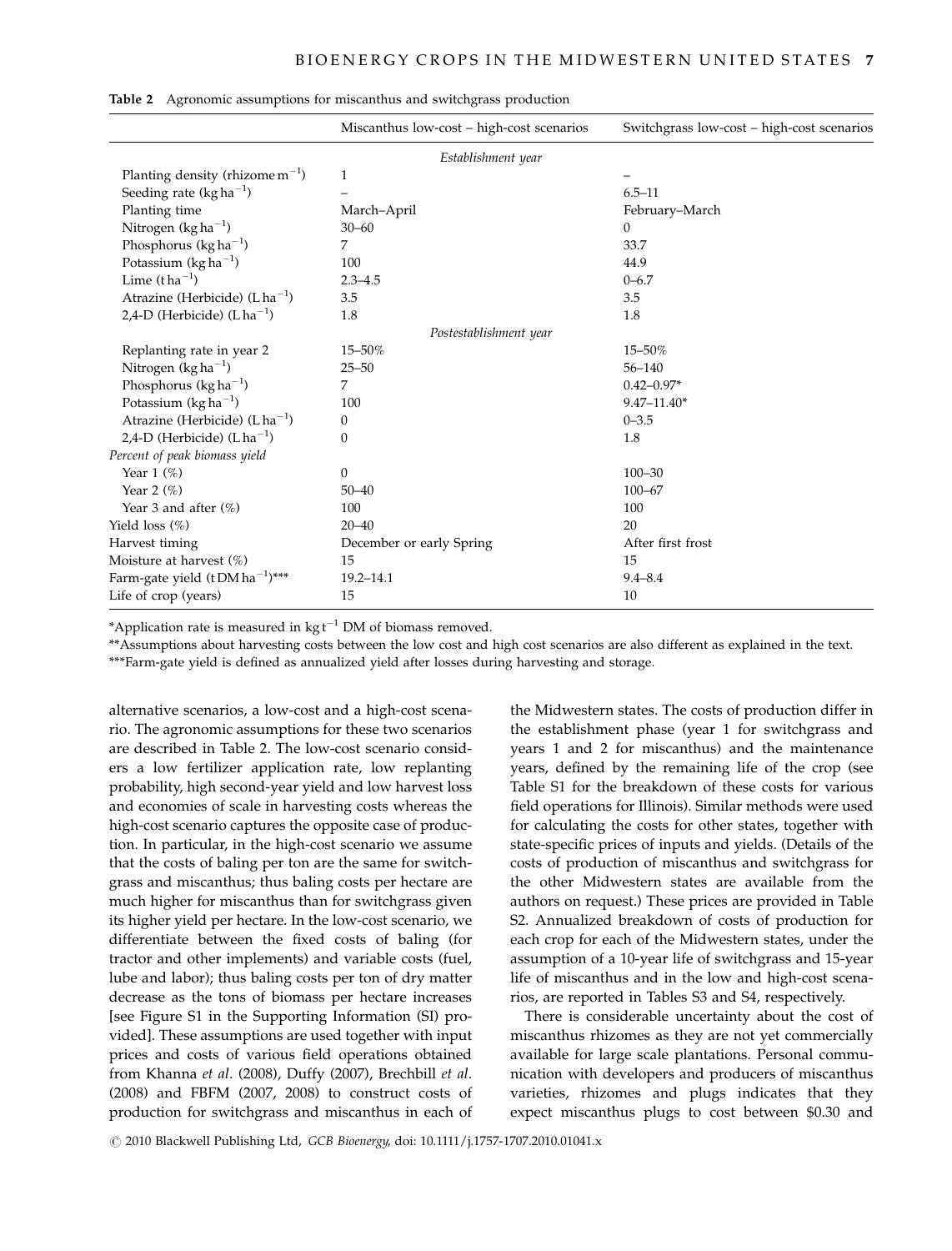$$0.80$  plug<sup>-1</sup> as they begin commercial sales in 2010 and close to  $$0.25$  plug<sup>-1</sup> by 2011. For a large scale plantation with 10 000–12 000 plugs ha $^{-1}$ , the costs of establishment (including labor, equipment and chemicals) are expected to be  $$3000$ – $$4000$  ha $^{-1}$ . (Personal communication with representatives from Pyramid Farms Ltd, Ontario, Canada, Mendel Biotechnology, California and with Tom Voigt, University of Illinois.) Plugs are vegetatively produced from rhizomes and have a dominant meristem. Costs are expected to be lower for rhizomes compared with plugs and to decrease as the scale of production increases. Cost of propagating rhizomes at the University of Illinois is estimated to be  $$0.10\,$ rhizome $^{-1}$ . We assume a rhizome cost of  $\$0.25$  and a planting rate of  $10\,000\,$ rhizomes $\,$ ha $^{-1}$ . Our costs of establishment, including planting, fertilizer and chemical costs amount to  $$2957$  ha<sup>-1</sup> in Illinois. We examine the sensitivity of the breakeven prices of miscanthus to a doubling of the cost of rhizomes by considering a scenario with  $$0.50 \text{ rhizome}^{-1}$ . We also consider a scenario where these costs are  $$0.10\,$ rhizome $^{-1}.$ 

We define  $C_{Lt}$  as the foregone profits per hectare from the next best alternative use of that land. In the case of cropland, this alternative use is defined by choice of crop, rotation and tillage practice. A landowner is assumed to be using the land in its most profitable use, which in turn depends on the yields of the alternative crops, their prices and costs of production (which in turn depend on prices of inputs such as fertilizers and chemicals). The most profitable land use and the opportunity cost of the land is likely to change over time (with changes in input and output prices and yields) and across locations (due to spatial variation in yields of alternative crops).

We estimate the costs of corn and soybean production for each county in the Midwestern United States using information from the crop budgets compiled for that state by state extension services. The revenue from corn and soybean production is estimated using the county-specific 5-year (2003–2007) average yields and state-level price statistics published by the National Agricultural Statistics Service (NASS) for 2007. The sources for this data and the assumptions underlying the estimation of the opportunity costs of land under representative conditions for each of the Midwestern states are reported in Table S2. For comparison, we also estimated the profits from wheat and hay production (Table S2). We find that, with the exception of Michigan, a corn–soybean rotation with conventional tillage is the most profitable land use on average in each of the Midwestern states. (Corn production with conventional tillage or no-till typically involves about the same costs per hectare. However, soybean production costs with no-till are typically higher than with conventional till

due to higher seed and chemical costs which more than offset the lower fuel and machinery costs. We assume that yields per hectare for each crop are the same under conventional till and no-till. For more details regarding input and fuel uses under different types of till, see <http://www.ers.usda.gov/Data/ARMS/app/Crop.aspx> [and http://ecat.sc.egov.usda.gov/.\) Average profits](http://ecat.sc.egov.usda.gov/) [range](http://ecat.sc.egov.usda.gov/) [between](http://ecat.sc.egov.usda.gov/)  $$366$  [ha](http://ecat.sc.egov.usda.gov/)<sup>-[1](http://ecat.sc.egov.usda.gov/)</sup> [in](http://ecat.sc.egov.usda.gov/) [Michigan](http://ecat.sc.egov.usda.gov/) [and](http://ecat.sc.egov.usda.gov/)  $$785$  ha<sup>-1</sup> in [Illinois \(Table S2\). Not surprisingly, it has a dominant](http://ecat.sc.egov.usda.gov/) [share in total crop acreage in the Midwest. In Iowa, its](http://ecat.sc.egov.usda.gov/) [share in total crop acreage is 84%; on average its share is](http://ecat.sc.egov.usda.gov/) [53% in total crop acreage in the eight Midwestern states](http://ecat.sc.egov.usda.gov/) (Padgitt et al[., 2000\). An exception to this is Michigan in](http://ecat.sc.egov.usda.gov/) [which only 22% of acreage is in a corn–soybean rota](http://ecat.sc.egov.usda.gov/)[tion; on average, we find that hay alfalfa is about 13%](http://ecat.sc.egov.usda.gov/) [more profitable \(on average\) than the corn–soybean](http://ecat.sc.egov.usda.gov/) [rotation.](http://ecat.sc.egov.usda.gov/)

Given the diversity of observed crops, rotations and tillage practices within and across locations in the Midwest, it is evident that a corn–soybean rotation with conventional tillage is not the most profitable land use in all locations. To the extent that other land uses are more profitable than a corn–soybean rotation, the opportunity cost of converting that land to bioenergy crops would be higher. We use representative profits (for each county) from a corn–soybean rotation with conventional tillage to provide an estimate of the cost of converting land currently under a corn–soybean rotation to bioenergy crops in a county. This opportunity cost would be higher if corn residues have value as a feedstock for biofuels or biopower. We discuss the sensitivity of our breakeven price estimates to assumptions about the discount rate, input and output prices, yields and the use of corn residues below.

Even with a corn–soybean rotation, the opportunity cost of land differs across counties in a state since the yields and production costs of corn and soybeans differ across counties. The map in Fig. 3a shows the spatial variation in the per hectare yield of corn across the Midwestern United States. Yields of corn are much higher in central and northern Illinois and in Iowa and relatively lower in Missouri. The spatial distribution of soybean yields per hectare is highly correlated with corn yields per hectare and is not shown for brevity. Figure 3b shows the estimated opportunity cost of corn–soybean land in terms of dollars per hectare in this region. In general, states with a high corn and soybean yield per hectare also have a high opportunity cost per hectare of using that land for bioenergy crops. Illinois has the highest opportunity costs of land as its corn and soybean yields per hectare and prices are high while the costs of production of corn and soybeans per hectare are relatively low. On the other hand, Michigan has the lowest opportunity cost of land per hectare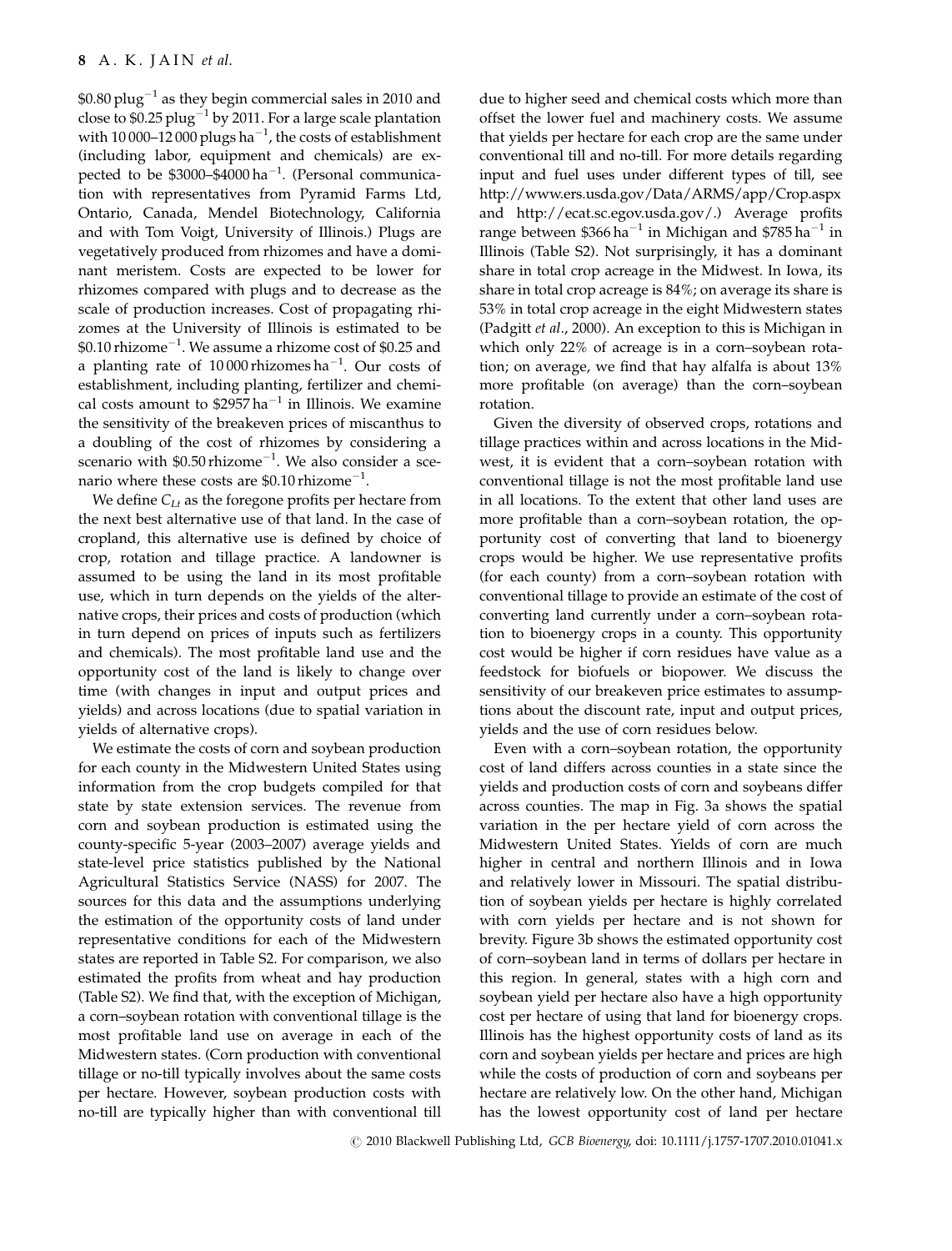

Fig. 3 Average corn yields for the period 2003–2007 and the opportunity cost of land in 2007 prices.

under a corn–soybean rotation due to its low corn and soybean yields per hectare and relatively high costs of production per hectare of these crops.

# Results

# Model estimated yield for biofuel crops for the US Midwest region

While the model was run for the entirety of the continental United States, this paper presents estimates for the Midwestern United States only. In regions such as the Midwest, model results are largely driven by input temperature and solar radiation. On a per hectare basis, our model results suggest that the miscanthus peak biomass yield in the Midwest is about three times the yield of switchgrass. The estimated peak biomass yield for miscanthus in the Midwest ranges between 0 and  $62$  t DM ha<sup>-1</sup> yr<sup>-1</sup> and for switchgrass ranges between 8 and  $40$  t DM ha $^{-1}$  yr $^{-1}$ . The model results show a north to south gradient, which suggest that yields in this region are largely driven by temperature and solar radiation (Fig. 4). As such, Missouri and the southern portions of Illinois and Indiana show strong yields for miscanthus and switchgrass, with northern Minnesota and Michigan's Upper Peninsula being the region where the estimated yields for both biofuel crops are the lowest (Fig. 4). As discussed in Clifton-Brown & Lewandowski (2000), extremely cold soil temperatures will kill rhizomes of *Miscanthus*  $\times$  *giganteus*. Using the criteria implemented in the model, most of Minnesota, Wisconsin and the Michigan Upper Peninsula are shown to be very poor performers in miscanthus production,

with averaged county-level production being zero for much of this region of the Midwest. Given the lack of field data from these regions and uncertainty of the degree to which there is cold tolerance, yields could be in between the range of values provided here.

Water limitation, as implemented in the model has only a small effect on yields of miscanthus and switchgrass. Over the study region, the average yield increases by 1.0 t DM ha<sup>-1</sup> for switchgrass and 3.1 t DM ha<sup>-1</sup> yr<sup>-1</sup> for miscanthus when water limitation is disabled. The spatial pattern of yield is the same with and without water limitation across the Midwest.

Without some frost in late autumn, miscanthus does not senesce properly (Clifton-Brown et al., 2001a), reducing translocation of nutrients from the aboveground biomass to the rhizome. This can result in nutrient limitation as the aboveground biomass is harvested along with the necessary nutrients for next year's growth. This effect is simulated within the model, but it does not affect yields within the study region. While year to year variations in climate do not change the regional pattern of yield they do affect peak yield levels, our model results indicate that the variation in peak yields for the two biofuel crops was between  $\pm$  5% and 10% due to variations in local climate over the period 2003–2007 (Table 3).

## Cost of bioenergy crops in Midwestern United States

The state-level estimates of costs as well as breakeven prices in the low-cost and the high-cost production scenarios are reported in Table 4 and the results of the low-cost production scenario are also depicted in Fig. 5.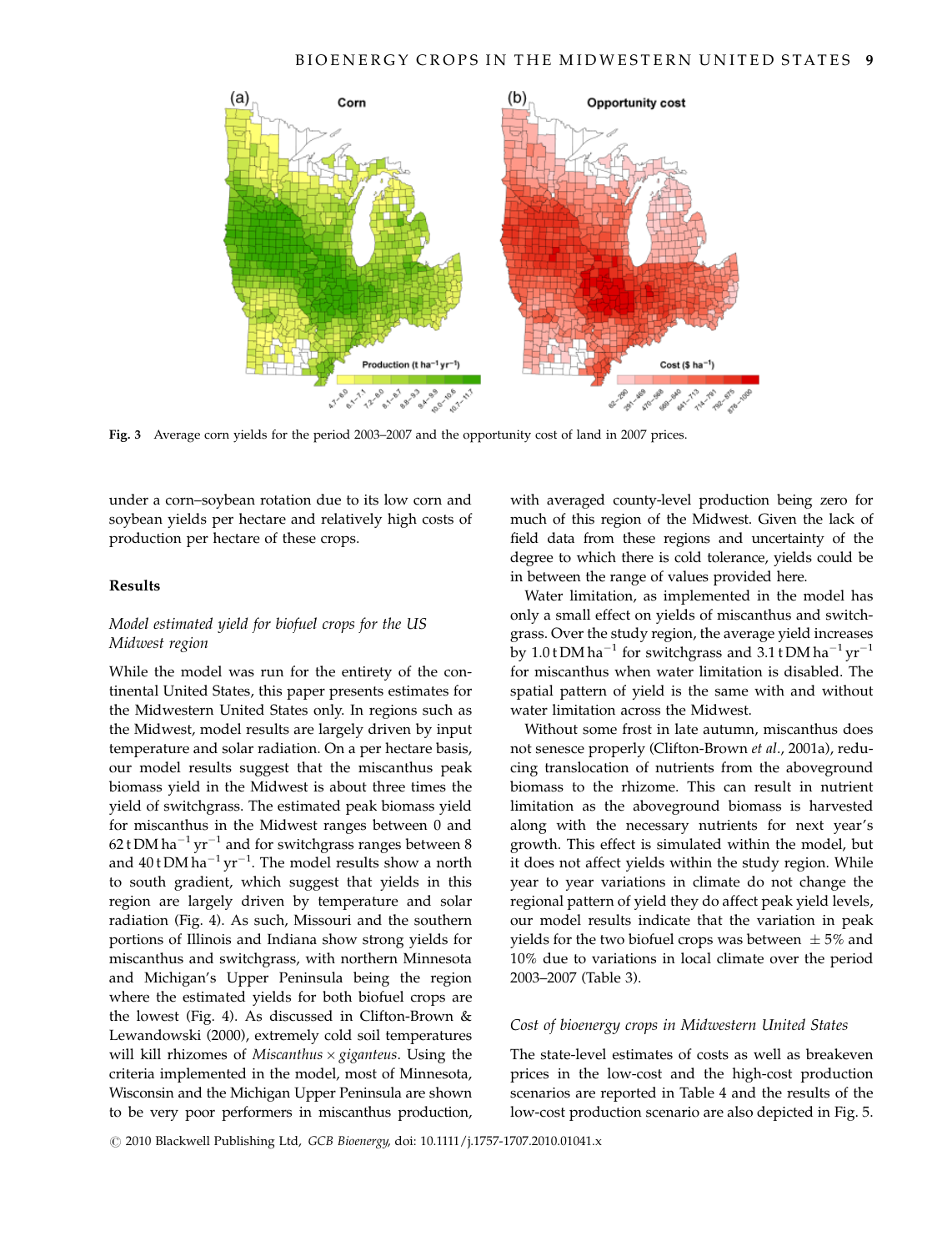

The costs of production of switchgrass in the low-cost scenario ranges from \$39 to  $$58t^{-1}$  DM across this region while the costs of miscanthus vary more widely between \$34 and  $$80 t^{-1}$  DM among the Midwestern states. In the high-cost scenario, these costs range between \$62 and  $$90t^{-1}$  DM for switchgrass and \$58 and \$131  $t^{-1}$  DM for miscanthus. In general, the costs of production for miscanthus are considerably lower than those for switchgrass (Table 4) except for the Northern Midwestern states such as Minnesota and Wisconsin, which have significantly low miscanthus yields. Although the establishment cost for miscanthus is much higher than for switchgrass, its annualized cost of production per dry ton is still lower than that of switchgrass primarily because of its higher yield (more than twice that of switchgrass on average) and longer lifetime (15 years instead of 10 years for switchgrass). As a result of the difference in yield per hectare of miscanthus and switchgrass, the opportunity cost of land per dry ton for these two crops differs greatly at any location. It accounts for a large part of the total cost per dry ton in the Midwest. This opportunity cost of land also differs across states due to differences in the productivity of conventional crops across these states.

The opportunity costs of land per dry ton range between \$46 and  $$92t^{-1}$  DM across the Midwestern states in the low-cost scenario for switchgrass and between \$19 and  $$74 t^{-1}$  DM in the case of miscanthus. Some states have much higher opportunity costs of land per dry ton for switchgrass or miscanthus because they have a much lower yield per unit of land than others (Fig. 4). Iowa has the highest opportunity cost of land ranging between \$92 and  $$103 t<sup>-1</sup>$  DM for switchgrass and Minnesota has the highest opportunity cost of land for miscanthus at  $$74-$103 t<sup>-1</sup> DM across the low and$ high-cost scenarios. Michigan has the lowest opportunity cost of land ranging between \$46 and  $$54t^{-1}$  DM for switchgrass and Missouri has the lowest cost of land for miscanthus at \$19 and  $$27t^{-1}$  DM.

A comparison across states shows that Missouri has the lowest breakeven price per dry ton for both bioenergy crops; Minnesota and Iowa have the highest breakeven price per dry ton for switchgrass due to its high opportunity cost of land and Minnesota and Wisconsin have highest breakeven costs for miscanthus due to their much lower miscanthus yield levels (Table 4). In Missouri, the breakeven price of production

Fig. 4 Estimated peak yields (t/ha) for (a) miscanthus – no loss due to cold soil temperature, (b) miscanthus – loss due to cold soil temperature and (c) switchgrass in the Midwestern United States. The values are averaged for the period 2005–2006. The dots are showing the locations for the measured miscanthus and switchgrass yields.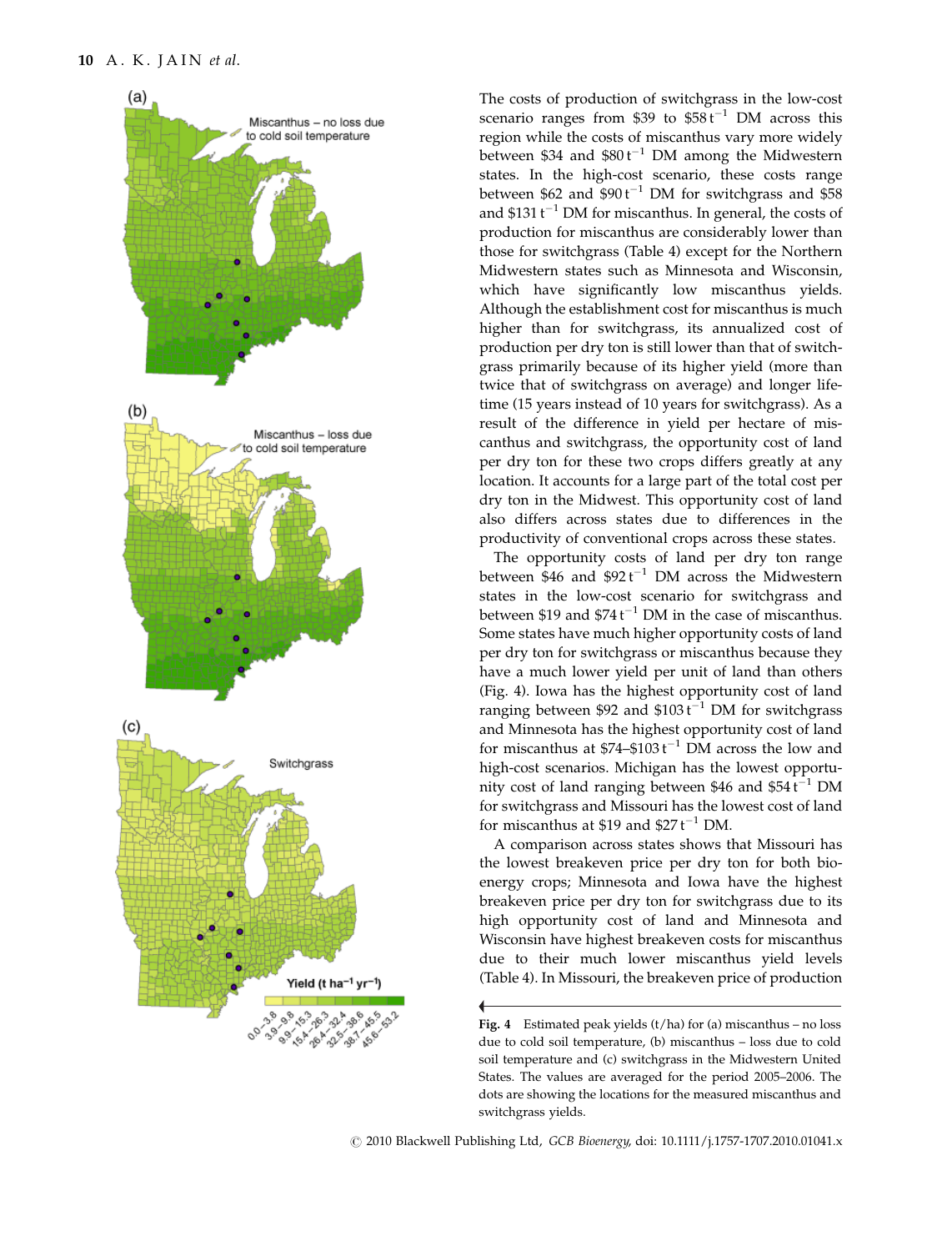|                   | Miscanthus                                    |     | Switchgrass                                      |                                                 |           |  |
|-------------------|-----------------------------------------------|-----|--------------------------------------------------|-------------------------------------------------|-----------|--|
| State/region      | Cold effect yield<br>$(t DM ha^{-1} yr^{-1})$ | SD  | No cold effect yield<br>$(t DM ha^{-1} yr^{-1})$ | Yield (t DM ha <sup>-1</sup> yr <sup>-1</sup> ) | <b>SD</b> |  |
| Iowa              | 31.23                                         | 2.7 | 31.23                                            | 11.32                                           | 0.9       |  |
| Illinois          | 39.97                                         | 3.2 | 40.26                                            | 14.57                                           | 1.0       |  |
| Indiana           | 42.53                                         | 3.5 | 42.53                                            | 15.51                                           | 1.2       |  |
| Michigan          | 16.61                                         | 3.1 | 27.33                                            | 10.40                                           | 1.1       |  |
| Minnesota         | 7.38                                          | 2.4 | 25.65                                            | 9.90                                            | 0.8       |  |
| Missouri          | 47.70                                         | 3.5 | 47.70                                            | 15.39                                           | 1.0       |  |
| Ohio              | 39.44                                         | 2.8 | 41.00                                            | 15.34                                           | 1.0       |  |
| Wisconsin         | 9.93                                          | 2.6 | 26.79                                            | 10.10                                           | 0.9       |  |
| <b>US Midwest</b> | 29.35                                         | 2.7 | 35.31                                            | 12.82                                           | 0.9       |  |

Table 3 Crop growth model estimated peak miscanthus and switchgrass biomass yields averaged for the period 2003–2007

of switchgrass ranges between \$88 and  $118t^{-1}$  DM whereas that of miscanthus ranges between \$53 and  $85 t^{-1}$  DM. The average breakeven price of switchgrass, across all Midwestern states, is  $$115t^{-1}$  DM whereas that of miscanthus is  $$88t^{-1}$  DM, in the low-cost scenario (Table 5).

Corresponding figures for the high-cost scenario are  $$151 t^{-1}DM$  for switchgrass and  $$136 t^{-1}DM$  for miscanthus.

If miscanthus is more cold tolerant than assumed here, the average yield of miscanthus would change from <10 to 25.65 t DM ha<sup>-1</sup> yr<sup>-1</sup> in Minnesota and to  $26.79$  t DM ha<sup>-1</sup> in Wisconsin (Table 3). At these new yield levels, the breakeven prices of miscanthus would decrease dramatically (by about 45%) from \$153–  $$234 t^{-1}$  DM to  $$86-$134 t^{-1}$  DM in Minnesota and from  $$140–$211 t<sup>-1</sup> DM to $78–$120 t<sup>-1</sup> DM in Wisconsin. If$ we exclude Minnesota and Wisconsin, then the breakeven price of production of miscanthus across the remaining states ranges between  $$53-$79 t<sup>-1</sup> DM in$ the low-cost scenario and  $$85-$128 t<sup>-1</sup>$  DM in the high-cost scenario. When the two states are excluded, the average breakeven price of miscanthus in the remaining Midwestern states is  $$68\,{\rm t}^{-1} {\rm DM}$  in the low-cost scenario and  $$107 t^{-1}DM$  in the high-cost scenario.

Mooney et al. (2009) estimate the costs for the Alamo variety in Tennessee with a yield of 17.7 t DM ha<sup>-1</sup> yr<sup>-1</sup> to range between \$46 and  $67t^{-1}$  DM. This includes an estimate of land costs in Tennessee that ranges between \$9 and  $19t^{-1}$  DM. Our estimates for the costs of switchgrass production per ton (excluding land costs) for Missouri, in Table 4, are very similar to Mooney et al. (2009) (\$39–62 $t^{-1}$  DM). However, our estimated breakeven price in Missouri is higher than their estimate for Tennessee, partly due to a somewhat lower yield (15.5 t  $DM ha^{-1}yr^{-1}$ ) and partly due to a much higher cost of land  $($49-56 t^{-1}$  DM of switchgrass). Our breakeven

prices for switchgrass production in Indiana, \$103–  $138t^{-1}$ , are more than twice as high as those in Brechbill *et al.* (2008), \$54–57 $t^{-1}$ , in large part due to our higher costs of land  $($61-67t^{-1}$  DM as compared with their cost of land of  $$14t^{-1}$  DM). James *et al.* (2010) estimate of switchgrass breakeven price of  $$115 t^{-1}DM$  in Michigan (with a yield of  $9t^{-1}$  DM ha<sup>-1</sup> yr<sup>-1</sup>) is within the range we find for Michigan, between \$102 and  $$142 t<sup>-1</sup>$ DM (with an average yield of  $10$ t DM ha<sup>-1</sup> yr<sup>-1</sup>). Their estimate of the breakeven price of miscanthus in Michigan ranges between \$45 and  $$200 t^{-1}DM$  as rhizome costs vary between \$0.5 and \$1.80 rhizome<sup>-1</sup> and qwith an assumed life of 10 yrs and a yield of  $22.4 t^{-1}$  $DM ha^{-1} yr^{-1}$ for miscanthus. Our breakeven prices for miscanthus production in Michigan range between \$79 and  $$128 t^{-1}DM$ ; while we have lower rhizome costs and a longer lifetime for miscanthus, we also consider a lower yield of  $17$ t $DM$  ha<sup>-1</sup> yr<sup>-1</sup> that raises costs of production.

The spatial distribution of county-level breakeven prices of the bioenergy crops under the low-cost scenario is shown in Fig. 6. In general, switchgrass is more costly to produce than miscanthus in most of the Midwestern counties but for some counties in Minnesota, Wisconsin and Michigan, miscanthus is much more expensive than switchgrass due to the lack of yield advantage and its high establishment cost. Southern Missouri has the lowest breakeven price of energy crop production  $($40 t^{-1}$  DM of miscanthus) and in most Midwestern counties, the breakeven prices of miscanthus are  $\langle 480 t^{-1}$  DM. On the other hand, the breakeven prices of switchgrass in most of the Midwestern counties are around  $$100 t<sup>-1</sup> DM$  or above and; as these are largely determined by the opportunity cost of land, the breakeven prices in Iowa and Northern Illinois are the highest while in Missouri and Northern Minnesota and Wisconsin the breakeven prices of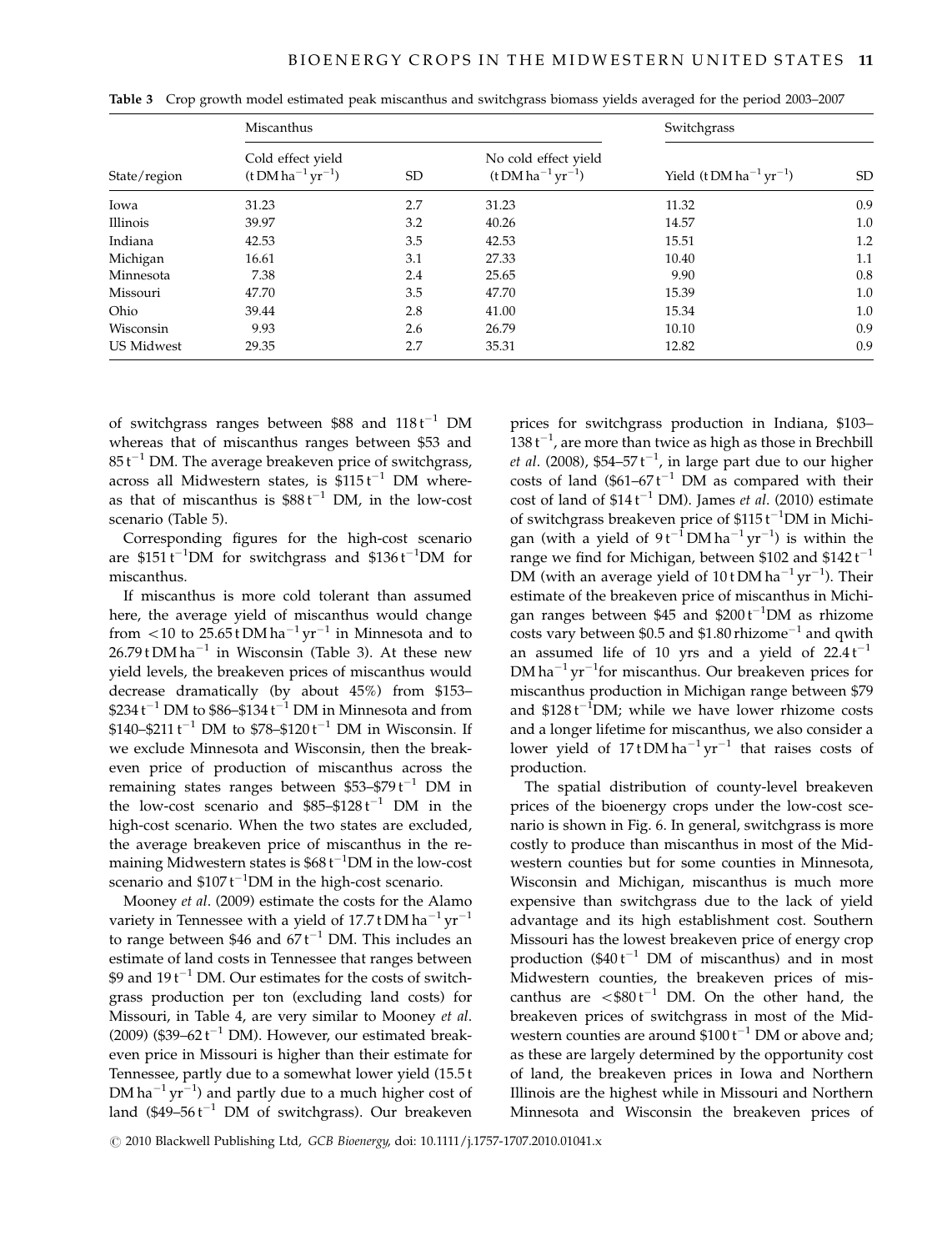|                        | Switchgrass                                                              |                                                  |                                       |                                                                                         | <b>Aiscanthus</b>                                                                     |                                                                                                                                                                                                                                                                                                                        |                                                                                               |                                                        |
|------------------------|--------------------------------------------------------------------------|--------------------------------------------------|---------------------------------------|-----------------------------------------------------------------------------------------|---------------------------------------------------------------------------------------|------------------------------------------------------------------------------------------------------------------------------------------------------------------------------------------------------------------------------------------------------------------------------------------------------------------------|-----------------------------------------------------------------------------------------------|--------------------------------------------------------|
| <b>State</b>           | Production cost<br>$US$t^{-1}DM$                                         | $US$t^{-1}$ DM)<br>cost of land<br>Opportunity   | Breakeven price<br>(US\$ $t^{-1}$ DM) | Share of opportunity<br>cost in breakeven<br>price (%)                                  | Production cost<br>$US8t^{-1}$ DM)                                                    | Opportunity cost<br>$.$ US\$ $t^{-1}$ DM)<br>of land                                                                                                                                                                                                                                                                   | Breakeven price<br>$US8t^{-1}$ DM                                                             | Share of opportunity<br>cost in breakeven<br>price (%) |
| llinois                |                                                                          |                                                  | -151<br>--<br>Ę                       |                                                                                         |                                                                                       |                                                                                                                                                                                                                                                                                                                        |                                                                                               |                                                        |
| Indiana                | $44-70$<br>$42-75$<br>$48-75$<br>$48-8$<br>$56-80$<br>$62-70$<br>$46-70$ | 73-82<br>61-67<br>92-103<br>96-98 96-91<br>82-91 |                                       | $62 - 54$<br>$59 - 58$<br>$66 - 58$<br>$66 - 58$<br>$66 - 52$<br>$66 - 52$<br>$66 - 52$ | $37-63$<br>$36-65$<br>$41-69$<br>$51-51$<br>$51-53$<br>$80-131$<br>$34-56$<br>$38-65$ | $\begin{array}{c} 31 - 43 \\ 29 - 39 \\ 37 - 51 \\ 37 - 37 \\ 26 - 37 \\ 19 - 27 \\ 19 - 27 \\ 27 - 98 \\ 72 - 98 \\ 72 - 98 \\ 72 - 98 \\ 72 - 98 \\ 72 - 98 \\ 72 - 98 \\ 72 - 98 \\ 72 - 98 \\ 72 - 98 \\ 72 - 98 \\ 72 - 98 \\ 72 - 98 \\ 72 - 98 \\ 72 - 98 \\ 72 - 98 \\ 72 - 98 \\ 72 - 98 \\ 72 - 98 \\ 72 - $ | $69-104$<br>$65-104$<br>$78-120$<br>$79-128$<br>$79-123$<br>$153-234$<br>$65-101$<br>$65-101$ |                                                        |
| lowa                   |                                                                          |                                                  | 103-138<br>140-178                    |                                                                                         |                                                                                       |                                                                                                                                                                                                                                                                                                                        |                                                                                               |                                                        |
|                        |                                                                          |                                                  | $-142$<br>S                           |                                                                                         |                                                                                       |                                                                                                                                                                                                                                                                                                                        |                                                                                               |                                                        |
| Michigan<br>Minnesota  |                                                                          |                                                  | 144–188                               |                                                                                         |                                                                                       |                                                                                                                                                                                                                                                                                                                        |                                                                                               |                                                        |
| <i><b>Aissouri</b></i> |                                                                          |                                                  | 86-118<br>98-130                      |                                                                                         |                                                                                       |                                                                                                                                                                                                                                                                                                                        |                                                                                               |                                                        |
| <b>Chio</b>            |                                                                          |                                                  | $5 - 130$                             |                                                                                         |                                                                                       |                                                                                                                                                                                                                                                                                                                        |                                                                                               |                                                        |
| lisconsin              |                                                                          |                                                  | $-162$                                |                                                                                         |                                                                                       |                                                                                                                                                                                                                                                                                                                        |                                                                                               |                                                        |
|                        |                                                                          |                                                  |                                       |                                                                                         |                                                                                       |                                                                                                                                                                                                                                                                                                                        |                                                                                               |                                                        |



Fig. 5 The estimated breakeven price for switchgrass and miscanthus in the Midwest United States. The values are in 2007 prices.

switchgrass are the lowest. These results suggest that there is considerable spatial variation in the breakeven prices of cellulosic feedstocks in the Midwest and that some areas are better suited to provide low price and high yield feedstock than others and will specialize in the production of different bioenergy crops. Bioenergy crops are more likely to be attractive to landowners in locations with high yields of bioenergy crops and with low yields and high costs of production of conventional crops they seek to displace.

## Sensitivity analyses

We analyze the sensitivity of the breakeven price, including the opportunity cost of land, to several assumptions made above (Table 5). We report and discuss the results for the low-cost scenario only since there is not much difference between the effects in the low and high-cost cases. The opportunity cost of the land is affected by changes in the price of corn and soybeans and a 25% change in the prices of corn and soybeans changes the breakeven price (on average across states) by 27% (ranging between 16% and 32%) for switchgrass and 20% (between 11% and 23%) for miscanthus. The breakeven price of miscanthus is somewhat less sensitive to the price of corn and soybean because its higher yield per hectare allows changes in fixed costs to be spread over a larger number of tons per hectare. Breakeven prices are not sensitive to assumptions about costs for preharvest and harvest operations. A 25% increase in preharvest costs would increase the breakeven price of switchgrass and miscanthus by only 0.4% on average (between 0.3% and 0.5%) and the same percentage increase in harvest costs

Table 4

Costs of bioenergy crop production (US\$  $t^{-1}$ 

 $\widehat{\phantom{a}}$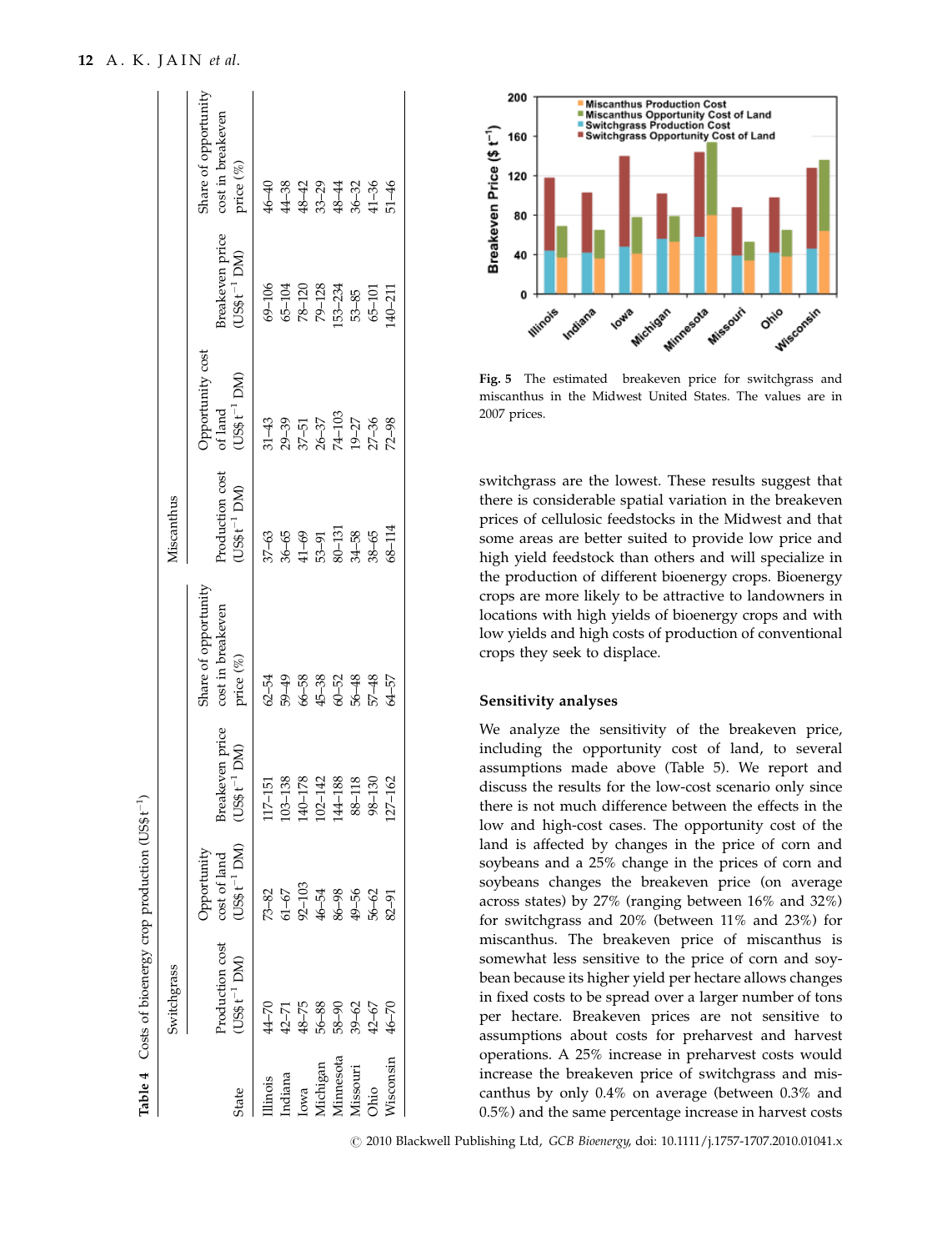|                                                         |                  | Switchgrass |                |             | Miscanthus     |                |         |  |
|---------------------------------------------------------|------------------|-------------|----------------|-------------|----------------|----------------|---------|--|
|                                                         |                  | Mean        | Minimum        | Maximum     | Mean           | Minimum        | Maximum |  |
| Baseline                                                | $(US$t^{-1} DM)$ | 115.01      | 88.27          | 144.19      | 87.81          | 53.25          | 153.47  |  |
| 25% Increase in corn-soybean                            | $(US$t^{-1} DM)$ | 145.60      | 110.22         | 183.02      | 105.69         | 61.85          | 186.86  |  |
| price                                                   | % Change         | 27          | 16             | 32          | 20             | 11             | 23      |  |
| 25% Decrease in corn-soybean                            | $(US$t^{-1} DM)$ | 84.42       | 66.32          | 105.36      | 69.94          | 44.65          | 120.08  |  |
| price                                                   | % Change         | $-27$       | $-32$          | $-16$       | $-20$          | $-23$          | $-11$   |  |
| 25% Increase in preharvest cost                         | $(US$t^{-1} DM)$ | 115.42      | 88.62          | 144.69      | 88.16          | 53.44          | 154.12  |  |
|                                                         | % Change         | 0.4         | 0.3            | 0.5         | 0.4            | 0.3            | 0.5     |  |
| 25% Decrease in preharvest cost                         | $(US$t^{-1} DM)$ | 114.61      | 87.93          | 143.69      | 87.47          | 53.06          | 152.82  |  |
|                                                         | % Change         | $-0.4$      | $-0.5$         | $-0.3$      | $-0.4$         | $-0.5$         | $-0.3$  |  |
| 25% Increase in harvest cost                            | $(US$t^{-1} DM)$ | 122.10      | 94.97          | 151.94      | 93.75          | 58.72          | 160.31  |  |
|                                                         | % Change         | 6           | 5              | 8           | 7              | $\overline{4}$ | 10      |  |
| 25% Decrease in harvest cost                            | $(US$t^{-1} DM)$ | 107.93      | 81.57          | 136.44      | 81.88          | 47.78          | 146.63  |  |
|                                                         | % Change         | $-6$        | $-8$           | $-5$        | $-7$           | $-10$          | $-4$    |  |
| 25% Increase in fertilizer price                        | $(US$t^{-1} DM)$ | 118.68      | 90.58          | 149.85      | 89.33          | 53.78          | 157.83  |  |
|                                                         | % Change         | 3           | $\overline{2}$ | 5           | $\overline{2}$ | $\mathbf{1}$   | 3       |  |
| 25% Decrease in fertilizer price                        | $(US$t^{-1} DM)$ | 111.35      | 85.96          | 138.54      | 86.30          | 52.72          | 149.11  |  |
|                                                         | % Change         | $-3$        | $-5$           | $-2$        | $-2$           | $-3$           | $-1$    |  |
| 10% Increase in bioenergy crop                          | $(US$t^{-1} DM)$ | 106.79      | 82.34          | 133.72      | 81.62          | 50.20          | 141.31  |  |
| yield                                                   | % Change         | $-7$        | $-8$           | $-7$        | $-7$           | $-8$           | $-6$    |  |
| 10% Decrease in bioenergy crop                          | $(US$t^{-1}$ DM) | 125.06      | 95.53          | 156.99      | 95.39          | 56.98          | 168.34  |  |
| vield                                                   | % Change         | 9           | 8              | $\mathbf Q$ | 8              | 7              | 10      |  |
| Change discount rate from 4% to                         | $(US$t^{-1} DM)$ | 115.56      | 88.69          | 144.88      | 95.00          | 56.96          | 167.13  |  |
| 8%                                                      | % Change         | 0.5         | 0.4            | 0.7         | 7.9            | 6.7            | 9.6     |  |
| Change rhizome price from                               | $(US$t^{-1} DM)$ | 115.01      | 88.27          | 144.19      | 104.89         | 62.39          | 185.33  |  |
| US\$0.25 to US\$0.50 rhizome <sup><math>-1</math></sup> | % Change         | NA          | NA             | NA          | 19             | 15             | 25      |  |
| Change rhizome price from                               | $(US$t^{-1} DM)$ | 115.01      | 88.27          | 144.19      | 77.57          | 47.77          | 134.35  |  |
| US\$0.25 to US\$0.10 rhizome <sup><math>-1</math></sup> | % Change         | NA          | NA             | NA          | $-11$          | $-15$          | $-9$    |  |
| Change life time from 15 to 10                          | $(US$t^{-1} DM)$ | 115.01      | 88.27          | 144.19      | 99.11          | 59.08          | 174.96  |  |
| years for miscanthus                                    | % Change         | NA          | NA             | NA          | 12             | 11             | 15      |  |
| Inclusion of corn stover profits in                     | $(US$t^{-1} DM)$ | 123.02      | 90.51          | 158.63      | 91.31          | 52.95          | 166.99  |  |
| opportunity cost of land                                | % Change         | 6.5         | 2.5            | 10.8        | 2.6            | $0+$           | 8.8     |  |

|  |  | <b>Table 5</b> Sensitivity of breakeven prices for the low cost scenario <sup>*</sup> |  |  |  |  |  |  |  |  |  |  |
|--|--|---------------------------------------------------------------------------------------|--|--|--|--|--|--|--|--|--|--|
|--|--|---------------------------------------------------------------------------------------|--|--|--|--|--|--|--|--|--|--|

\*Percentage changes are calculated relative to the breakeven price for that crop in the baseline case provided in row 1 of this table. †This reflects the lack of change in opportunity cost of land for Missouri where corn stover production is not profitable at the breakeven price of miscanthus of US\$52.95 $t^{-1}$  DM calculated here.

would increase the breakeven price by about 6% on average (between 5% and 8%) for switchgrass and 7% (between 4% and 10%) for miscanthus. A 25% increase in fertilizer costs also has only small effects on the breakeven price of either crop, which would increase on average by 3% (between 2% and 5%) for switchgrass and around 2% (between 1% and 3%) for miscanthus. Changing discount rate from 4% to 8% would have a very modest impact on the breakeven price of switchgrass (0.5% increase on average and varying between 0.4% and 0.7%) but a more remarkable impact on the price of miscanthus (7.9% increase and varying between 6.7% and 9.6%) because miscanthus has much higher establishment costs. A 10% increase in bioenergy crop yield per hectare reduces the breakeven prices of both switchgrass and miscanthus by 7% on average. When the lifetime of miscanthus is shortened from 15 to 10 years, the breakeven price of miscanthus would increase on average by 12% (between 11% and 15%). Moreover, the breakeven price of miscanthus is also very sensitive to rhizome price. If rhizome costs are  $$0.50 \text{ rhizome}^{-1}$$  instead of  $$0.25 \text{ rhizome}^{-1}$$ , the breakeven price of miscanthus would increase on average by 19% (between 15% and 25%). If the rhizome price is  $$0.10$  rhizome<sup>-1</sup> then the breakeven price of miscanthus would decrease by 11% on average. In general, the breakeven price of bioenergy crops is more sensitive to the assumptions examined above in the states with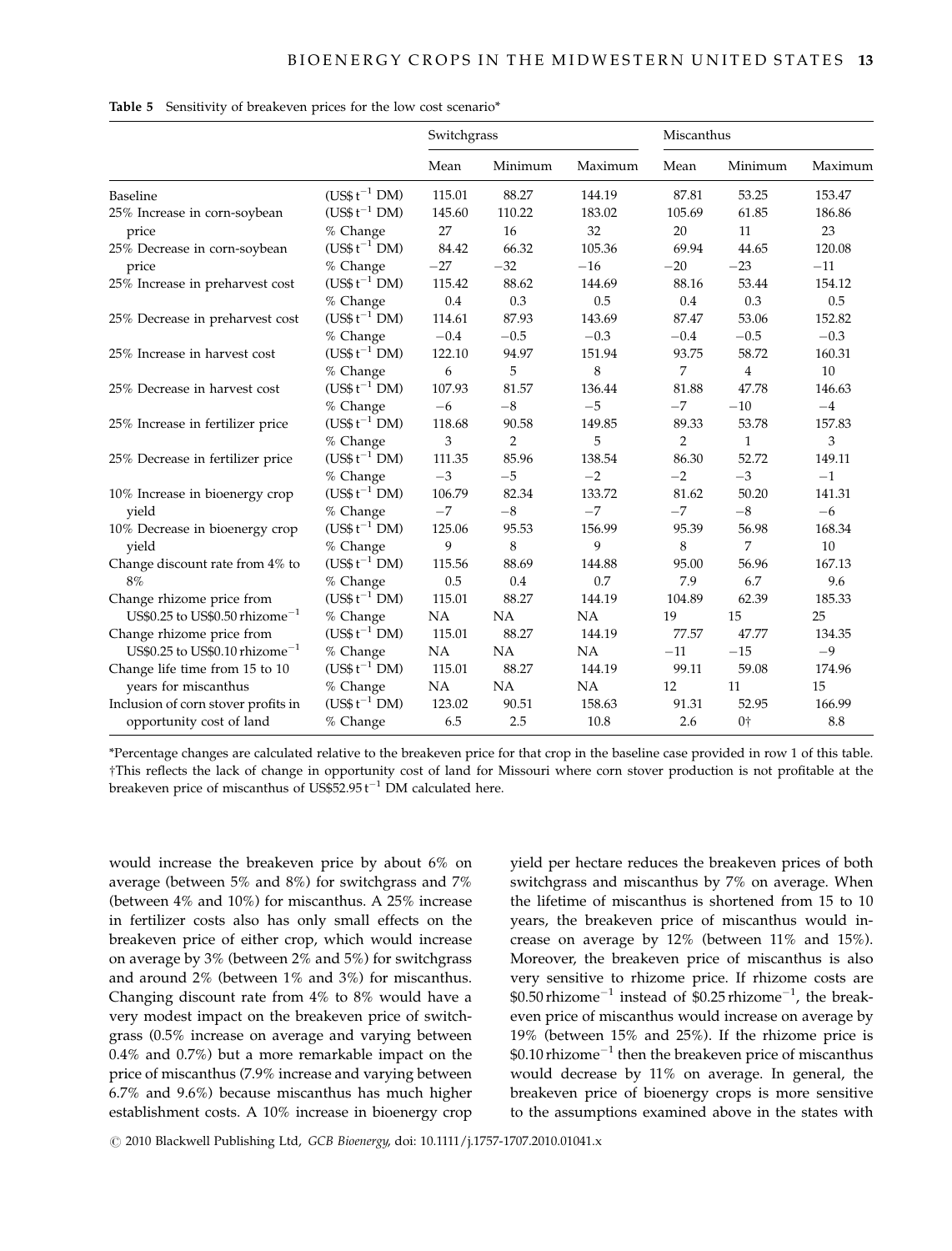

Fig. 6 Estimated breakeven price of (a) miscanthus and (b) switchgrass in the Midwest United States in 2007 prices.

low-crop yields than in the states with high-crop yields. We also find that in all scenarios examined here, the average (and the minimum) breakeven price of switchgrass is higher than that of miscanthus in the Midwestern states (Table 5). However, in almost all cases, the maximum estimated price of switchgrass is lower than the maximum price for miscanthus. These high prices for miscanthus are typically those observed in two states, Minnesota and Wisconsin, where yields are very low.

In addition to the factors considered above, such as crop prices and fertilizer prices, the opportunity cost of land for bioenergy crops will also be affected by the value placed on corn stover for cellulosic biofuel production. We examine the impact of including this value in the opportunity cost of land per dry ton for energy crops using the approach in James et al. (2010) and calculate the breakeven price of perennial grasses assuming equal biomass price across cellulosic sources. Corn stover costs depend on a number of factors: stover yields, the amount of replacement nutrients to be applied, the proportion of the residue that can be sustainably harvested and the price of the corn stover. We estimate the costs of harvesting stover, using assumptions about yields and nutrient replacement rates in Sheehan et al. (2003), a residue collection rate of 30% with a corn–soybean rotation and conventional tillage in each state. We then find the breakeven price of

perennial grasses assuming the same price would apply to stover . We find that the inclusion of corn stover in the opportunity cost of land raises the average breakeven price for switchgrass by 7% and for miscanthus by 3% across the Midwestern states. The maximum increase in the breakeven price is 11% for switchgrass and 9% for miscanthus. (The breakeven price for miscanthus is relatively low in Missouri while the costs of harvesting corn stover are relatively high. As a result, inclusion of corn stover production does not add value to the opportunity cost of land in Missouri) (see last row, Table 5).

## Conclusions

This paper integrates a biophysical model of bioenergy crop yields with economic analysis of the breakeven prices of bioenergy crop production to assess how these prices differ across bioenergy crops and across different locations in the Midwestern United States. The crop growth model was calibrated with a range of sitespecific observed field data for miscanthus and switchgrass. This model is then used in combination with measured climate and radiation data to obtain yields of switchgrass and miscanthus in the Midwestern United States. This together with information about returns to land from existing crops (corn and soybeans) grown in the Midwestern states is used to calculate the breakeven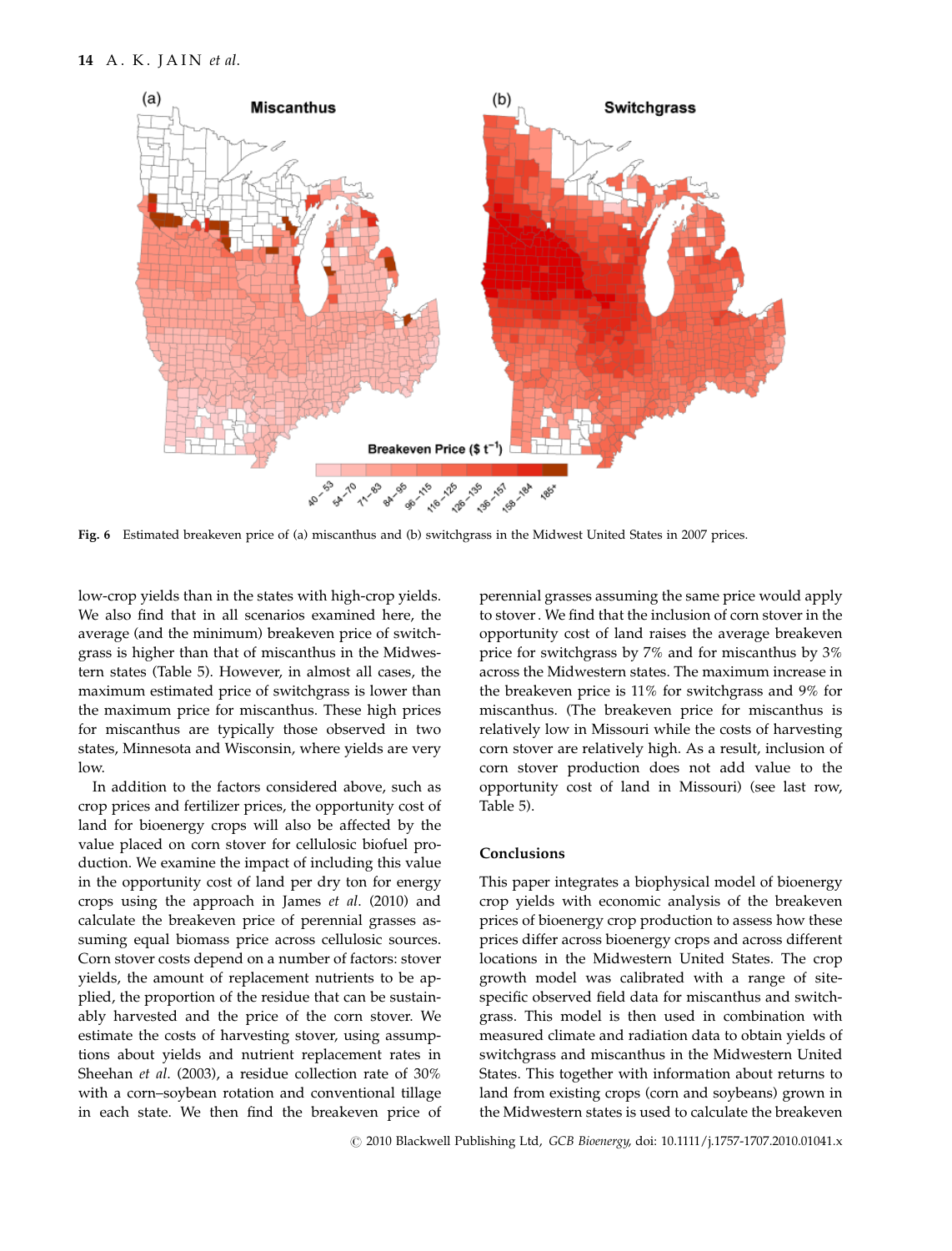prices of these bioenergy crops at a county-specific level.

Our crop yield model shows that miscanthus yields on average were more than two times higher than those of switchgrass. The estimated yields were substantially higher in southern counties and lower in northern counties. Our modeling results suggest that the continental climate of the United States. Midwest with warmer and wetter summers drive higher yields while its consistently cold winters allow greater translocation of nutrients to the rhizome, which stimulates productivity of biofuel crops. However, extremely cold temperatures in the north could freeze the soil deep enough to kill miscanthus rhizomes over the winter, limiting the crop's potential in northern latitudes. Our model results suggest that rainfall in the US Midwestern states is normally a nonlimiting factor for biofuel crop growth, although peak yield amount could vary from year to year depending upon other climate conditions.

A comparison of model-calculated yields with observed data shows close agreement between the two on average and at a site-specific level for most sites in the study. The model's limitations in explaining yields at some sites, such as the Brownstone site in Illinois, may be because the model does not capture the yieldlimiting effects of soil nutrient deficits. Better parameterization of the effects of soil nutrient limitations on the growth of perennial grasses may be required to improve model performance.

Our economic analysis shows that breakeven prices of bioenergy crops are critically dependent on the yields of bioenergy crops and the yields of the annual crops they are likely to displace. High yields of bioenergy crops reduce the per ton opportunity cost of land. The latter is particularly high in locations where the yields of corn and soybeans are high and a land owner would need to forgo considerable returns by switching to an energy crop. Moreover, low fertilizer application rate, low replanting probability, high second-year yield, and low harvest loss also play a significant role in reducing the breakeven prices of bioenergy crop production. We find that the breakeven price, which includes the cost of producing the crop and the opportunity cost of land, of miscanthus ranges from \$53 t<sup>-1</sup> DM in Missouri to \$153 t<sup>-1</sup> DM in Minnesota in the low-cost scenario. Corresponding costs for switchgrass are  $$88\text{ t}^{-1}$  DM in Missouri to  $$144\text{ t}^{-1}$  DM in Minnesota. Breakeven prices at the upper end of this range are primarily due to high opportunity cost of land or low yields of bioenergy crops. On average, the breakeven price of switchgrass in the Midwest is  $$115 t<sup>-1</sup>$  DM whereas that of miscanthus is  $$88 t<sup>-1</sup>$  DM in the low-cost scenario. If we exclude Minnesota and

Wisconsin as being unviable for producing miscanthus due to their low yields per hectare, then the average breakeven price of miscanthus in the remaining Midwestern states is  $$68 t^{-1}$  DM in the low-cost scenario and  $$107 t^{-1}$  DM in the high-cost scenario.

We find that the breakeven prices of miscanthus and switchgrass are sensitive to factors that change the net returns to corn and soybean and thus the costs of converting that land to bioenergy crops. The additional value added to the value of land by including the net returns to corn stover depends critically on assumptions about the cost of corn stover, but is likely to be relatively small compared with the value of the land derived from corn and soybeans. The returns to miscanthus are also sensitive to the cost of rhizomes and the life span of miscanthus. In all the scenarios examined, we find that the breakeven prices per ton are on average lower for miscanthus than for switchgrass.

Our economic analysis underestimates the breakeven prices in several ways. It does not consider other land uses (besides corn–soybean rotation) that might be more profitable in some parts of these states. It also does not consider the effects of diverting land towards bioenergy crops and reducing production of corn and soybeans, thereby raising their prices and the opportunity cost of converting that land. In other cases, our analysis could be overestimating these breakeven prices. We do not consider other sources of returns to bioenergy crops, such as the value of carbon credits generated through the soil carbon sequestration achieved by them or the savings in greenhouse gas emissions realized by using these crops as feedstocks to produce biofuels and displacing gasoline. We also do not include other returns from bioenergy crops, such as the value of switchgrass for forage or seed production and the potential to produce biochemicals. The opportunity cost of land considered here could be lower if marginal land or pasture land is used for bioenergy crop production; this would result in lower breakeven prices of bioenergy crops.

Our analysis focused on the farm-gate breakeven prices and did not take into account the cost of transporting biomass from farm to the biorefinery or biomass-fired power plant. Searcy et al. (2007) estimate this cost to be  $$12.75 t^{-1}$  DM for a 100 km roundtrip. As this cost is the same for switchgrass and miscanthus, it will not affect their relative breakeven price per ton if they are transported over the same distance. However, to the extent that the transportation distance for miscanthus and switchgrass differ due to the size of the catchment area from which biomass is collected to meet the needs of a biorefinery/power plant, the relative costs of the two grasses could be affected.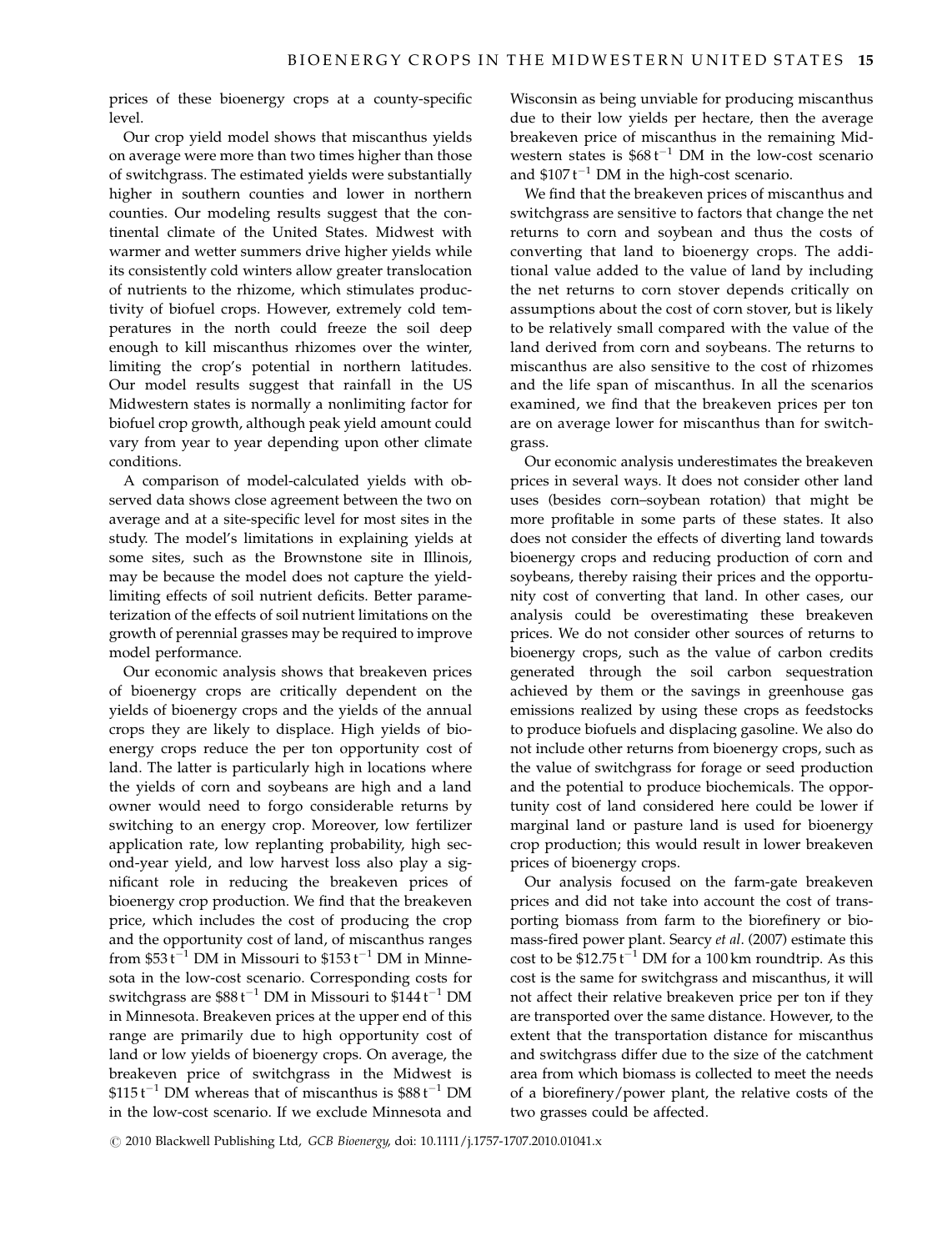Our analysis does, however, show some of the factors that influence the breakeven prices of bioenergy crops and explains the causes of differences in breakeven prices across two bioenergy crops and across locations in the Midwestern United States. We can use the breakeven price estimates provided here to project the breakeven prices of biofuel derived from switchgrass and miscanthus. With an average breakeven price of miscanthus of  $$68\text{ t}^{-1}$  DM in the low-cost scenario and  $$107 t^{-1}$  DM in the high-cost scenario (for the Midwest excluding Minnesota and Wisconsin), the cost of cellulosic ethanol is estimated to range between  $$0.63 L^{-1}$  for the low-cost scenario and  $$0.74 L^{-1}$  for the high-cost scenario. [This calculation is based on the assumption of 330 L of biofuels per ton of dry matter of biomass and a cost of fuel conversion minus coproduct credit for a biorefinery with 189 million liter annual capacity of  $$0.38 \text{ L}^{-1}$$  and is based on pilot demonstrations by National Renewable Energy Laboratory (NREL) (Wallace et al., 2005). It includes the round-trip cost of  $$12.75 t^{-1}$  DM of transporting biomass from the farm to a biorefinery located at a distance of 50 km.] In comparison, the breakeven price for biofuel from switchgrass ranges between \$0.77 and  $$0.88 \text{ L}^{-1}$$  in the low and high-cost scenario, respectively, with an average breakeven price of switchgrass of  $$115 t^{-1}DM$  in the low-cost scenario and  $$151\,{\rm t}^{-1} {\rm DM}$  in the high-cost scenario across all Midwestern states. Our analysis shows that the costs of cellulosic biofuel production will depend on the yield of the feedstock used, the region where that feedstock is produced and the existing land uses it displaces as well as on the agronomic and economic production conditions that emerge with large scale production of these bioenergy crops.

# Acknowledgements

This research has been funded in part by the Energy Biosciences Institute, University of Illinois, the US Department of Energy under Grant ID ER64503-1030822-0013857, and the US National Science Foundation Grant ID NSF-EFRI-083598.

The soil temperature data used in this study were acquired as part of the mission of NASAs Earth Science Division and archived and distributed by the Goddard Earth Sciences (GES) Data and Information Services Center (DISC). We would also like to thank Tom Voigt for valuable comments and information from field trials of miscanthus and switchgrass at the University of Illinois.

# References

Abbott PC, Hurt C, Tyner WE (2008) What's driving food prices? Farm Foundation Issue Report, July 2008, Farm Foundation, Oak Brook, IL.

- Brechbill SC, Tyner WE, Ileleji KE (2008) The economics of biomass collection and transportation and its supply to Indiana cellulosic and electric utility facilities. In: Proceedings Risk, Infrastructure and Industry Evolution Conference, June 24– 25, 2008, Berkeley, CA (eds English BC, Menard RJ, Jensen K), pp. 105–115. Farm Foundation, Oak Brook, IL.
- Busby D, Little RD, Shaik S et al. (2007) Yield and Production Costs for Three Potential Dedicated Energy Crops in Mississippi and Oklahoma Environments. Southern Agricultural Economics Association Meeting, Mobile, Alabama, February 4–7, 2007.
- Casler MD, Boe AR (2003) Cultivar  $\times$  environment interactions in switchgrass. Crop Science, 43, 2226–2233.
- Christian DG, Riche AB, Yates NE (2008) Growth, yield and mineral content of Miscanthus  $\times$  giganteus grown as a biofuel for 14 successive harvests. Industrial Crops and Products, 28, 320–327.
- Clifton-Brown JC, Brewer J, Jones MB (2007) Carbon mitigation by the energy crop Miscanthus. Global Change Biology, 13, 2296–2307.
- Clifton-Brown J, Chiang Y-C, Hodkinson TR (2008) Miscanthus: genetic resources and breeding potential to enhance bioenergy production. In: Genetic Improvement of Bioenergy Crops (ed. Vermerris W), pp. 273–294. Springer Science + Business Media, LLC, New York.
- Clifton-Brown JC, Jones MB, Breuer J (2001a) Yield performance of  $M \times$  giganteus during a 10 year field trial in Ireland. Aspects of Applied Biology, 65, 153–160.
- Clifton-Brown JC, Lewandowski I (2000) Overwintering problems of newly established Miscanthus plantations can be overcome by identifying genotypes with improved rhizome cold tolerance. New Phytologist, 148, 287–294.
- Clifton-Brown JC, Neilson BM, Lewandowski I, Jones MB (2000) The modelled productivity of Miscanthus  $\times$  giganteus (GREEF et DEU) in Ireland. Industrial Crops and Products, 12, 97–109.
- Clifton-Brown JC, Stampfl P, Jones MB (2004) Miscanthus biomass production for energy in Europe and its potential contribution to decreasing fossil fuel carbon emissions. Global Change Biology, 10, 509–518.
- Downing M, Graham R L (1996) The potential supply and cost of biomass energy crops in the Tennessee valley authority region. Biomass and Bioenergy, 11, 283–303.
- Duffy M (2007) Estimated Costs for Production, Storage and Transportation of Switchgrass, University Extension Report PM 2042, Iowa State University, Ames, IA.
- Epplin FM, Clark CD, Roberts RK, Hwang S (2007) Challenges to the development of a dedicated energy crop. American Journal of Agricultural Economics, 89, 1296–1302.
- FBFM (2007) Farm Economics Facts and Opinions. Farm Business and Farm Management Newsletters. Department of Agricultural Economics, University of Illinois at Urbana Champaign.
- FBFM (2008) Machinery Cost Estimates: Forage Field Operations. Farm Business and Farm Management Newsletters. Department of Agricultural Economics, University of Illinois at Urbana Champaign.
- Gunderson AC, Davis EB, Jager IH et al. (2008) Exploring Potential U.S. Switchgrass Production for Lignocellulosic Ethanol. ORNL/ TM-2007/183. Oak Ridge National Laboratory, Oak Ridge, TN.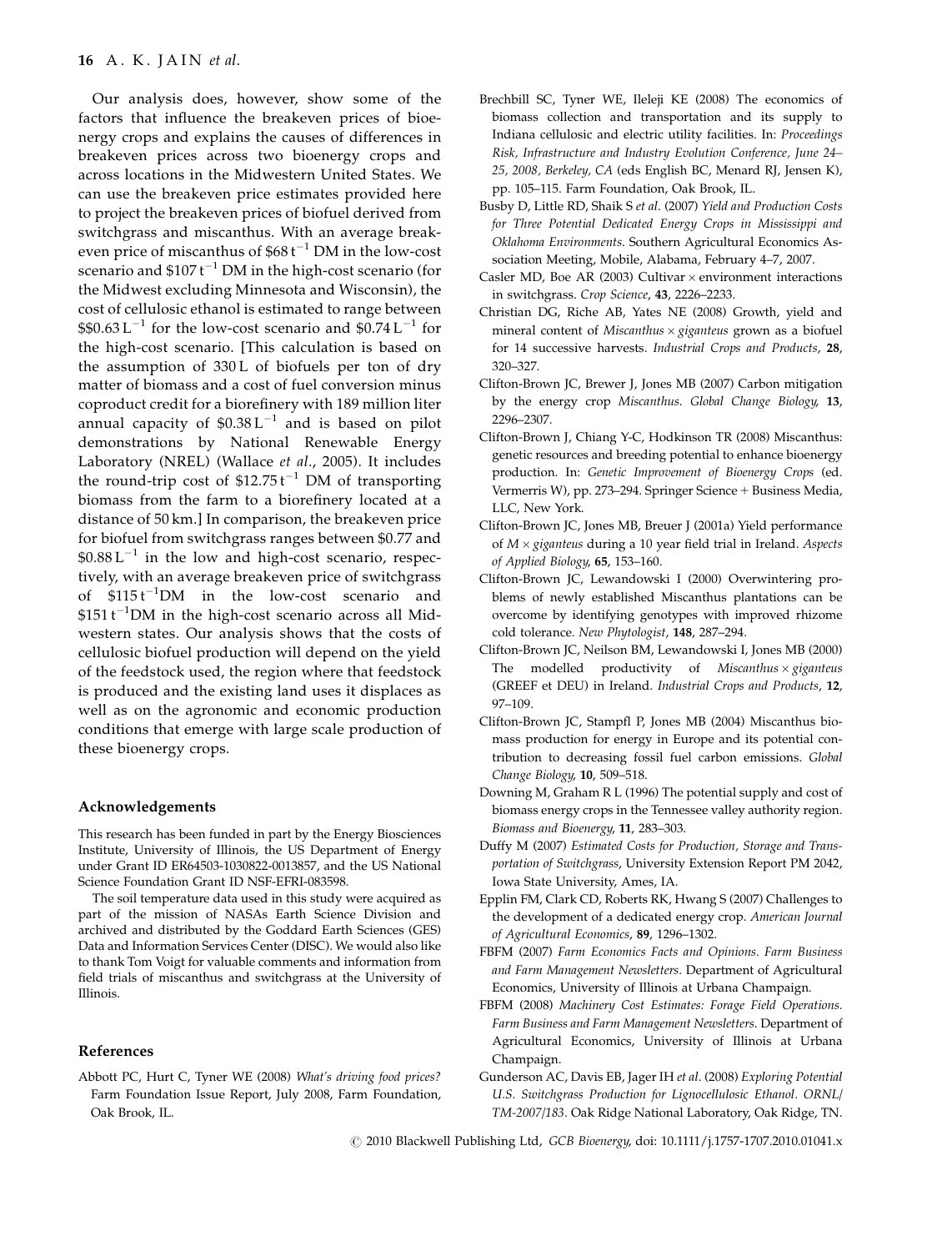- Hallam A, Anderson I, Buxton D (2001) Comparative economic analysis of perennial, annual, and intercrops for biomass production. Biomass and Bioenergy, 21, 407–424.
- Hansen E, Christensen B, Jensen L, Kristensen K (2004) Carbon sequestration in soil beneath long-term Miscanthus plantations as determined by 13C abundance. Biomass and Bioenergy, 26, 97–105.
- Haque M, Epplin FM, Aravindhakshan S, Taliaferro C (2008) Cost to Produce Cellulosic Biomass Feedstock: Four Perennial Grass Species Compared. Paper presented at Southern Agricultural Economics Association Annual Meeting, Dallas, TX.
- Heaton EA, Dohleman FG, Long SP (2008) Meeting US biofuel goals with less land: the potential of Micanthus. Global Change Biology, 14, 2000–2014.
- Jain AK, Yang X (2005) Modeling the effects of two different land cover change data sets on the carbon stocks of plants and soils in concert with CO2 and climate change. Global Biogeochemical Cycles, 19, 1–20.
- James LK, Swinton SM, Thelen KD (2010) Profitability of cellulosic energy crops compared with corn. Agronomy Journal, 102, 675–687.
- Khanna M, Dhungana B, Clifton-Brown J (2008) Costs of producing Miscanthus and Switchgrass for bioenergy in Illinois. Biomass and Bioenergy, 32, 482–493.
- Khanna M, Önal H, Chen X, Huang H (2009) Meeting biofuels targets: implications for land use, greenhouse gas emissions and nitrogen use in Illinois. In: Transition to a Bioeconomy: Environmental and Rural Development Impacts, Proceedings of Farm Foundation/USDA Conference, St. Louis, MO, October 15– 16 2008 (ed. Khanna M), pp. 18–35. Farm Foundation, Oak Brook, IL.
- Kiniry JR, Cassida KA, Hussey MA et al. (2005) Switchgrass simulation by the ALMANAC model at diverse sites in the southern U.S.. Biomass and Bioenergy, 29, 419–425.
- Kiniry JR, Sanderson MA, Williams JR et al. (1996) Simulating Alamo switchgrass with the ALMANAC model. Agronomy Journal, 88, 602–606.
- Kiniry JR, Williams JR, Gassman PW, Debaeke P (1992) A general process-oriented model for two competing plant species. Transactions of the ASAE, 35, 801–810.
- Lemus R, Brummer CE, Moore KJ, Molstad NE, Burras LC, Barker MF (2002) Biomass yield and quality of 20 switchgrass populations in southern Iowa, USA. Biomass and Bioenergy, 23, 433–442.
- Lewandowski I, Scurlock JMO, Lindvall E, Christou M (2003) The development and current status of perennial rhizomatous grasses as energy crops in the US and Europe. Biomass and Bioenergy, 25, 335–361.
- Liu J, Williams JR, Wang X et al. (2009) Using MODAWEC to generate daily weather data for the EPIC model. Environmental Modelling & Software, 24, 655–664.
- Long SP, Dohleman F, Jones MB, Clifton-Brown J, Jørgensen U (2007) Miscanthus – panacea for energy security and the midwest economy or another kudzu? The Illinois Steward Magazine; 16(1). Available at: [http://ilsteward.nres.uiuc.edu/Issues/2007/](http://ilsteward.nres.uiuc.edu/Issues/2007/Spring/energy.htm) [Spring/energy.htm](http://ilsteward.nres.uiuc.edu/Issues/2007/Spring/energy.htm)
- McLaughlin SB, Kiniry JR, Taliaferro C, Ugarte D (2006) Projecting yield and utilization potential of switchgrass as an energy crop. Advances in Agronomy, 90, 267–297.
- McLaughlin SB, Kszos LA (2005) Development of switchgrass (Panicum virgatum) as a bioenergy feedstock in the United States. Biomass and Bioenergy, 28, 515–535.
- Miguez FE, Villamil MB, Long SP, Bollero GB (2008) Metaanalysis of the effects of management factors on Miscanthus  $\times$ giganteus growth and biomass production. Agricultural and Forest Meteorology, 148, 1280–1292.
- Monteith JL (1977) Climate and the efficiency of crop production in Britain. Philosophical Transactions of the Royal Society of London Series B, 281, 277–294.
- Mooney DF, Roberts RK, English BC, Tyler DD, Larson JA (2009) Yield and breakeven price of 'Alamo' Switchgrass for Biofuels in Tennessee. Agronomy Journal, 101, 1234–1242.
- Nobumasa I, Takayoshi N, Liu G, Li D, Huang J (2002) The relation between soil temperature and the number of overwintering plants of switchgrass (Panicum virgatum L.), quackgrass (Agropyron repens Beauv.) and johnsongrass (Sorghum halepense Pers.) in hilly land on a Loess Plateau. Journal of Weed Science and Technology, 47, 74–78.
- NREL (1995) National Solar Radiation Database (1961–1990). NREL/TP-463-5784, Final Technical Report. National Renewable Energy Laboratory, Golden, CO.
- NREL (2007) National Solar Radiation Database 1991–2005 Update: User's Manual. NREL/TP-581-41364. National Renewable Energy Laboratory, Golden, CO.
- Padgitt M, Newton D, Penn R, Sandretto C (2000) Production Practices for Major Crops in U.S. Agriculture, 1990–97. Statistical Bulletin No. (SB969), Economic Research Service, US Department of Agriculture, September.
- Pastor J, Post WM (1985) Development of a linked forest productivity-soil process model. Tech. Rep. ORNL/TM-9519, Oak Ridge Natl. Lab., Oak Ridge, TN.
- Perrin R, Vogel K, Schmer M, Mitchell R (2008) Farm-scale production cost of switchgrass for biomass. Bioenergy Research, 1, 91–97.
- Popp MP (2007) Assessment of alternative fuel production from switchgrass: an example from arkansas. Journal of Agricultural and Applied Economics, 39, 373–380.
- PRISM Climate Group, Oregon State University, Available at: [http://www.prismclimate.org \(accessed 13 May 2009\).](http://www.prismclimate.org)
- Qin X, Mohan T, El-Halwagi M, Cornforth G, McCarl BA (2006) Switchgrass as an alternate feedstock for power generation: an integrated environmental, energy and economic life-cycle assessment. Clean Technologies and Environmental Policy, 8, 233–249.
- Rawls WJ, Brakensiek DL, Saxton KE (1982) Estimation of soil water properties. Transactions of the ASAE, 25, 1316– 1328.
- Rodell M, Houser PR, Jambor U et al. (2004) The global land data assimilation system. Bulletin of the American Meteorological Society, 85, 381–394.
- Searcy E, Flynn P, Ghafoori E, Kumar A (2007) The relative cost of biomass energy transport. Applied Biochemistry and Biotechnology, 136–140, 639–652.